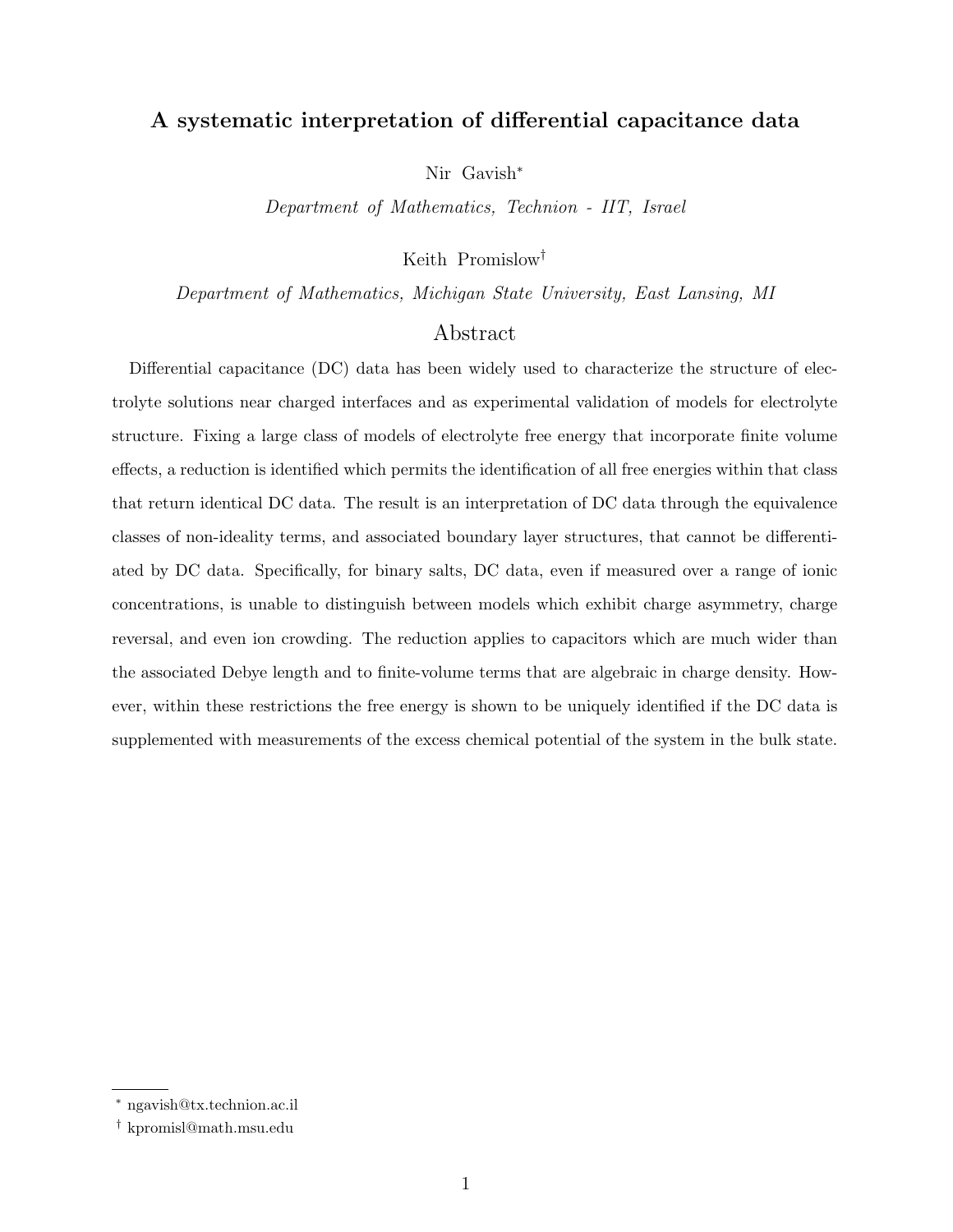# I. INTRODUCTION

The contact between charged objects, such as a metal surface, macromolecule, or membrane, and an electrolyte solution results in the rearrangement of ionic distributions near the interface and formation of the so-called electric double layer. The double layer has been extensively studied due to its importance within a wide range of areas including electrochemistry, biochemistry, physiology and colloidal science. In particular, important systems such as supercapacitors, energy conversion devices or ion channels [1–5], underline the need to understand double layer structure in concentrated solutions where non-ideality of the solution due to ion-ion interactions and finite-size effects is significant.

One of the key quantities in the study of the double-layer structure is differential capacitance data, as it is readily available experimentally. A 1:1 electrolyte solution bounded by a charged wall, as shown in Figure 1, rearranges to create a region of charge imbalance within the electrolyte near the adjacent wall. The total extracted charge satisfies [6]

$$
Q(\phi_0, \overline{c}) := q \int_0^\infty (p - n) \, dx,
$$

where q is the unit of electrostatic charge, x is the distance from the wall,  $p(x)$  and  $n(x)$ are the density profiles of the cations and of the anions, respectively. The potential on the charged wall is denoted by  $\phi_0$ , where the reference potential is taken to be zero at the bulk, i.e.,  $\phi(\infty) = 0$ . The differential capacitance (DC) is defined as the change in  $Q(\phi_0, \bar{c})$  with respect to changes in the applied potential  $\phi_0$ ,

$$
C_D(\phi_0, \overline{c}) := \frac{\partial Q}{\partial \phi_0}(\phi_0, \overline{c}).
$$

The local charge imbalance occurs only in the electric double layer region. Therefore, differential capacitance data provides an important indirect measurement of double layer structure. Lyklema [7], for example, states "Quotients of charges and potentials, i.e. capacitances, are in principle the most eligible parameters for quantitative analysis of overcharging".

Previous studies have only used differential capacitance data as a validation tool, comparing DC data computed from models of electrolyte structure to experiments. The goal of this work is to quantify the ability of differential capacitance measurements to differentiate between models of electrolyte free energy by characterizing all models, within a family, which recover prescribed differential capacitance data.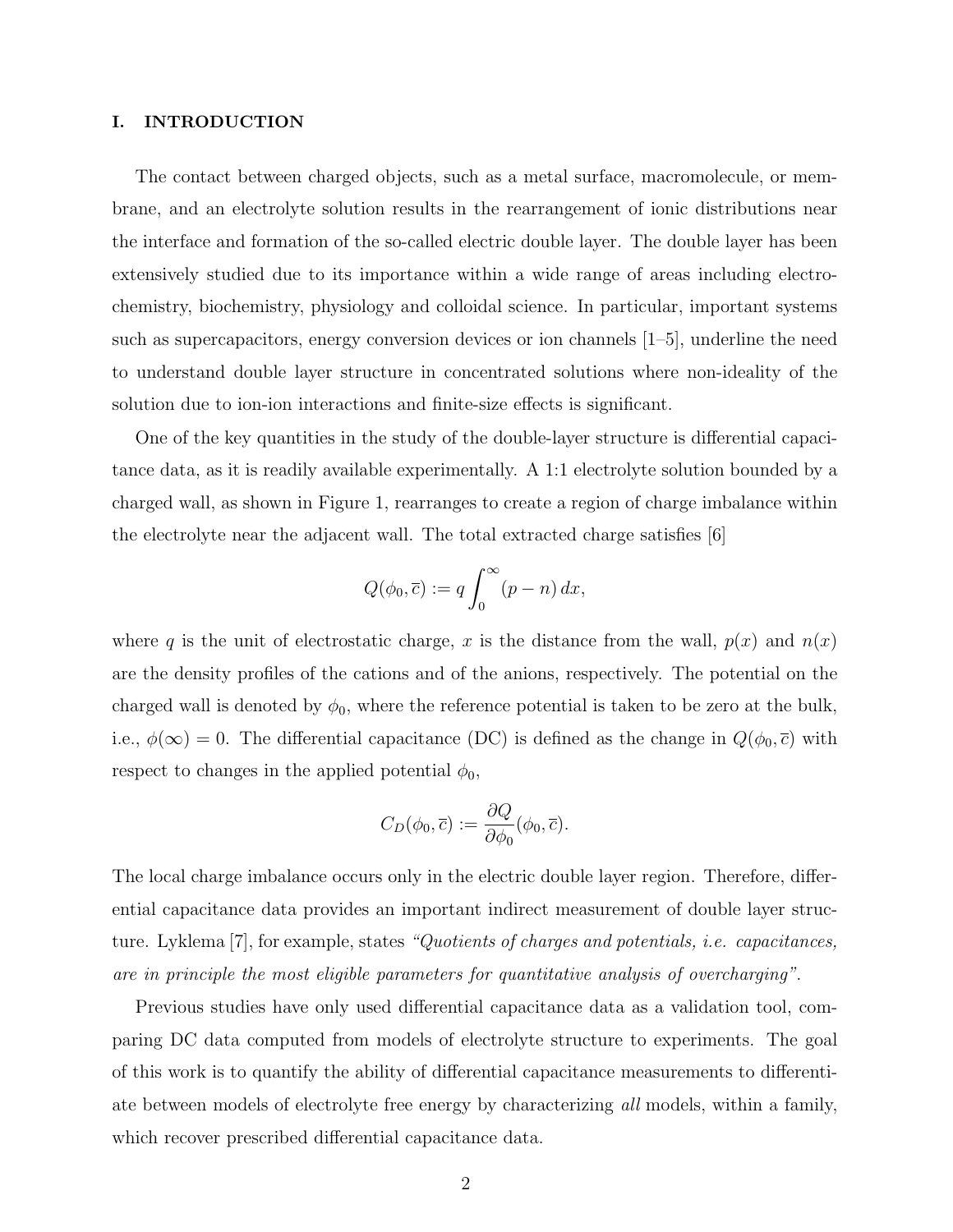

FIG. 1. Illustration of the system of study. An electrolyte solution is bounded by a hard wall. Here, for example, the wall is negatively charged. Top graph presents the density profiles of the cations and of the anions, denoted by  $p(x)$  and  $n(x)$ , respectively. The concentration of both ionic species at the bulk equals  $\bar{c}$ . The area captured between the profiles is proportional to the total local charge imbalance in the electrolyte  $Q(\phi_0, \bar{c})$ , which balances the surface charge on the wall. The bottom graph presents the potential  $\phi(x)$ .

This issue is addressed within a general variational framework of Poisson-Boltzmann type free energy models

$$
\mathcal{E} = \int k_B T \left[ \underbrace{p \left( \ln \frac{p}{c^o} - 1 \right) + n \left( \ln \frac{n}{c^o} - 1 \right)}_{\text{entropy}} + \underbrace{f(p, n)}_{\text{non-ideality}} \right] + \underbrace{q(p - n)\phi - \frac{1}{2} \epsilon |\nabla \phi|^2}_{\text{electrostatic}} dx, \quad (1)
$$

where  $k_B$  is the Boltzmann constant, T is the temperature and the algebraic term  $f(p, n)$ represents the entropy correction due to non-ideality caused by ion-ion interactions at concentrated solutions [8]. In the case of an ideal solution, i.e.,  $f(p, n) \equiv 0$ , the action reduces to the classic Poisson-Boltzmann model. The corresponding generalized Poisson-Boltzmann equations arise as the critical point equation for the action (Hamiltonian) subject to a total mass constraint on each charged species, see Section 2 of [9]. Indeed, setting the variations of the Hamiltonian with respect to  $\phi$ , p and n to zero, while properly handling the infinite interval [10], yields the system,

$$
\epsilon \phi''(x) + q(p - n) = 0,
$$
 (Poisson)  
\n
$$
\ln \frac{p}{\bar{c}} + f_p(p, n) + \frac{q}{k_B T} \phi = f_p(\bar{c}, \bar{c}),
$$
 (generalized Boltzmann),  
\n
$$
\ln \frac{n}{\bar{c}} + f_n(p, n) - \frac{q}{k_B T} \phi = f_n(\bar{c}, \bar{c}),
$$
 (generalized Boltzmann),  
\n
$$
\phi(0) = \phi_0, \quad \phi(\infty) = 0, \quad p(\infty) = n(\infty) = \bar{c},
$$
 (2b)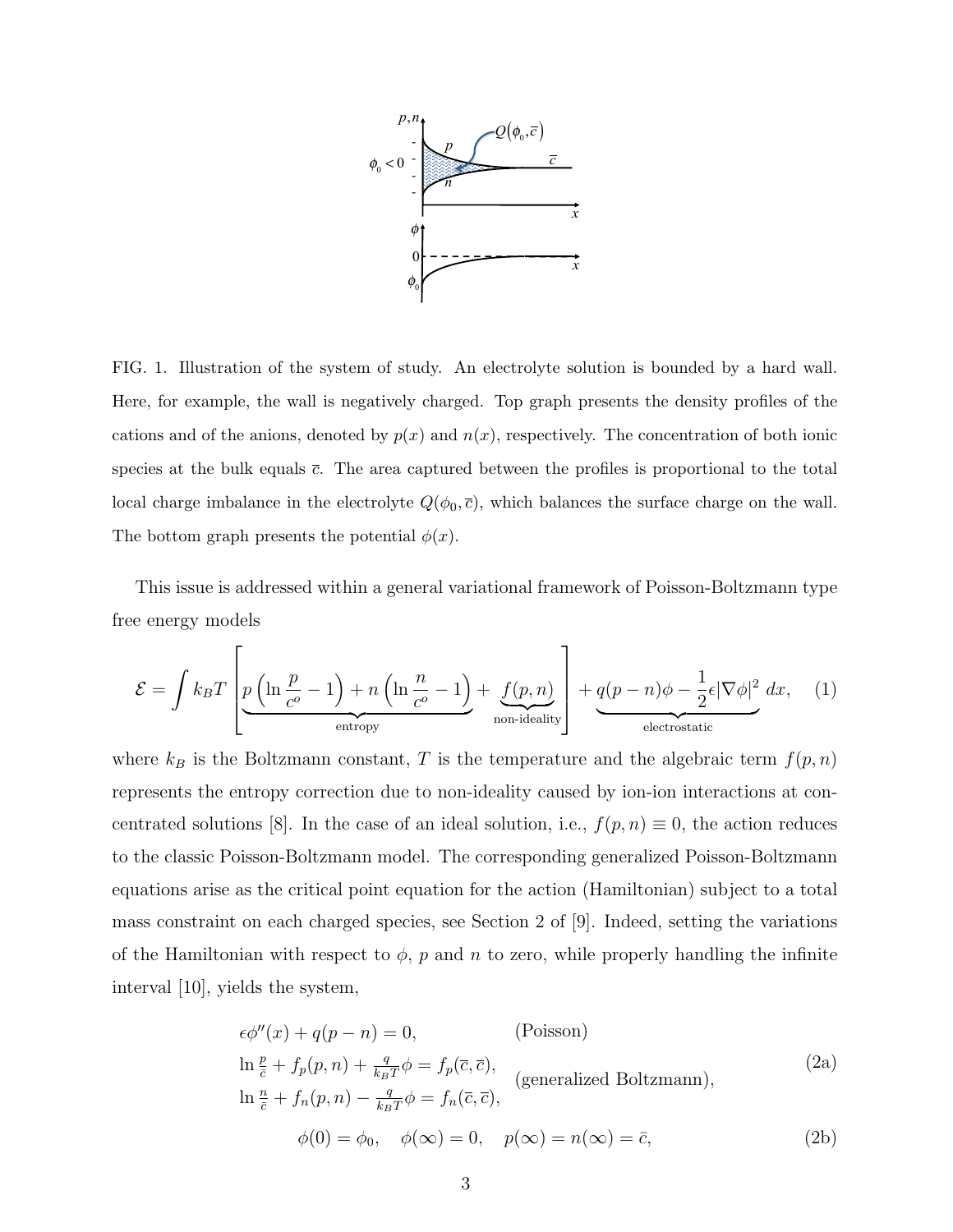where the partial deriviatives  $f_p(\bar{c}, \bar{c}) := \frac{\partial}{\partial p} f(p, n) \Big|_{p=n=\bar{c}}$  and  $f_n(\bar{c}, \bar{c}) := \frac{\partial}{\partial n} f(p, n) \Big|_{p=n=\bar{c}}$  are Lagrange multipliers which are associated with mass conservation.

The goal of this paper is to identify, within this framework, all non-ideality functions  $f$ which recover a prescribed differential capacitance data. In particular to show that DC data cannot distinguish between models with and without charge reversal effects or between models with and without anion-cation asymmetries. More specifically, a unique determination of the free energy requires the prescription of two functions  $A(\bar{c})$  and  $B(\bar{c})$  which characterize the concentration-dependent single-ion activity coefficients, that is the dependence of the excess chemical potentials  $\mu_{\pm}$  on the ionic density under bulk conditions  $p \equiv n \equiv \bar{c}$ . Complementary measurements of double-layer structure, such as optical measurements utilizing second harmonic generation phenomena [11, 12], can be employed to probe the domain of validity of the constant-dielectric Hamiltonian framework (1).

The method permits a recovery of the theoretical models presented in Figure 2 from their differential capacitance data and at the same time a derivation of alternative models which give rise to identical differential capacitance data. As an application, the experimental data of Valette [13] for a  $KPF_6$  electrolyte solution in contact with a silver single crystal electrodes is recovered from two models with distinct boundary layer structures.

Previous studies [9, 14–24] have presented free energies which correspond to specific choices of the non-ideality function  $f$  within the framework  $(1)$ . These models can provide qualitative agreement between numerically derived differential capacitance data and experimental data, see Figure 2. Similar qualitative agreement is achieved by models within different frameworks that account, for example, for the dependence of the dielectric constant upon the electric field [25, 26] and/or the dependence of the dielectric constant upon the local ionic concentration [24, 27–29], see [30] (for a review). It is possible to adapt the method presented here to characterize the models within these frameworks which provide prescribed differential capacitance data.

# II. REFORMULATION OF THE MODEL

It is instructive to consider a system of a 1:1 electrolyte bounded between two walls located at  $x = 0$  and  $x = L$  such that the electric potential on the walls is  $\phi(0) = \phi_0$ and  $\phi(L) = -\phi_0$ . In this case, the generalized Poisson-Boltzmann system is of the form (2a)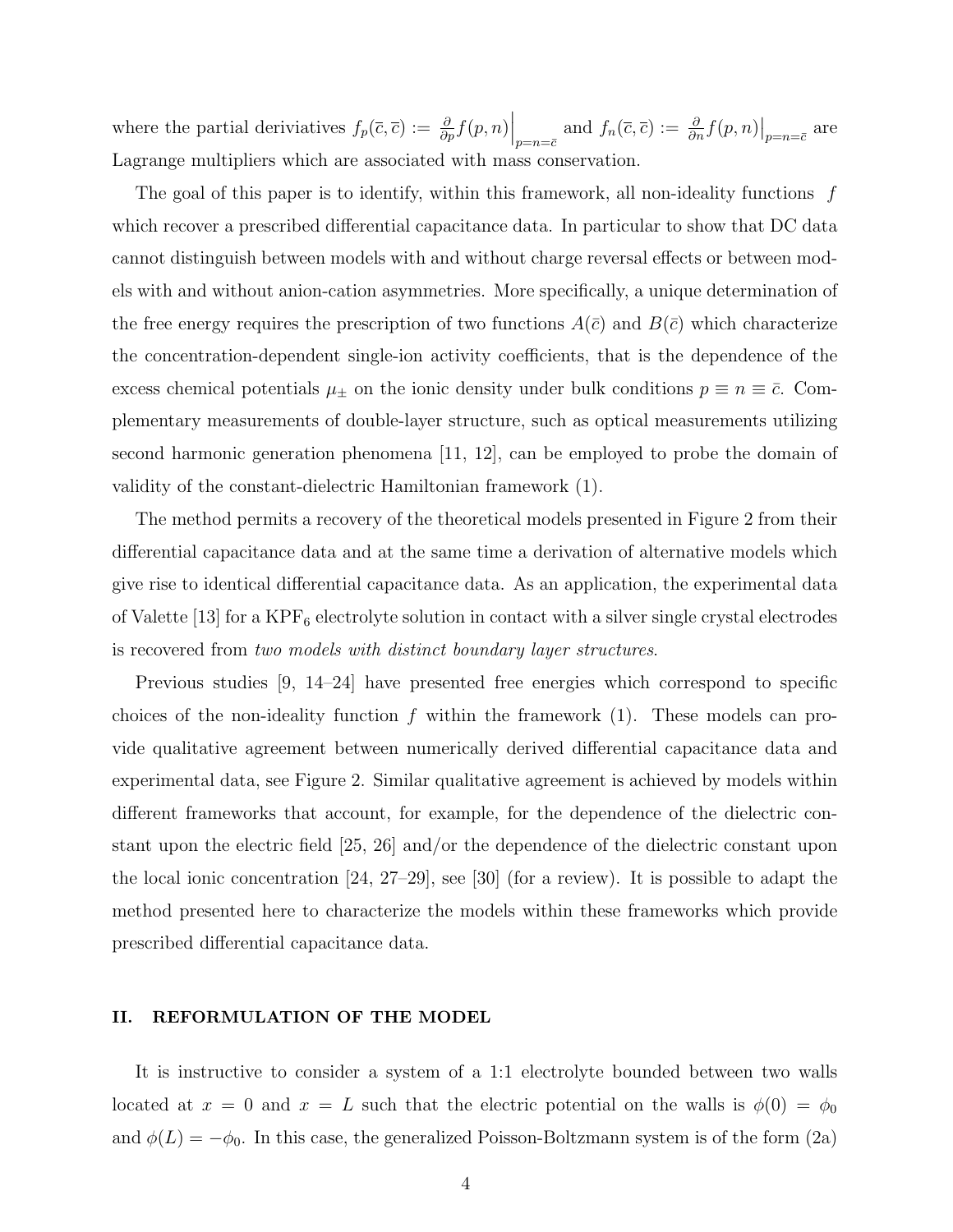

FIG. 2. Experimentally measured differential capacitance curve for a solution of 0.01M  $KPF_6$  adapted from Figure 3 of [13] (Black dashed-dotted curve) and corresponding theoretical predictions by the Poisson-Boltzmann model (2) with  $f \equiv 0$  (solid blue), Gouy-Chapmann-Stern with a Stern layer of width  $d = 0.157nm$  (red dots), Bikerman model with  $\nu = 0.02$  (a parameter associated with the closest packing density of the ions), and the non-primitive model with (32) and excess polarization parameters  $\alpha_n = \alpha_p = 0.1$  (Dashed orange). Note models which better agree with experimental data do exist in the literature.

with the boundary conditions

$$
\phi(0) = \phi_0, \quad \phi(L) = -\phi_0, \quad \frac{1}{L} \int_0^L p(x) \, dx = \frac{1}{L} \int_0^L n(x) \, dx = \overline{c}.
$$
 (3)

At the large width limit  $L \to \infty$ , this system reduces to the generalized Poisson-Boltzmann system (2) [10].

The generalized Boltzmann equations in (2) can be written in the form

$$
\mu_{\pm}^{\text{ideal}} + \mu_{\pm}^{\text{excess}} = \mu_{\pm}^{\text{excess}}(\overline{c}, \overline{c}), \tag{4a}
$$

where the standard ideal electrochemical potential is defined as

$$
\mu_{+}^{\text{ideal}} := \ln \frac{p}{\bar{c}} + \frac{q}{k_B T} \phi, \quad \mu_{-}^{\text{ideal}} := \ln \frac{n}{\bar{c}} - \frac{q}{k_B T} \phi,
$$
\n(4b)

and the excess electrochemical potential is defined as

$$
\mu_{+}^{\text{excess}} := f_p(p, n), \quad \mu_{-}^{\text{excess}} := f_n(p, n). \tag{4c}
$$

For simplicity, the system (4), together with Poisson's equation in (2), is non-dimensionalized by scaling

$$
\tilde{\phi} = \frac{q}{k_B T} \phi, \quad \tilde{x} = \frac{x}{\lambda_D}, \quad \tilde{p} = \frac{p}{c^o}, \quad \tilde{n} = \frac{n}{c^o}, \quad \tilde{\bar{c}} = \frac{\bar{c}}{c^o}, \quad \tilde{L} = \frac{L}{\lambda D}, \quad \lambda_D = \sqrt{\frac{k_B T \epsilon}{q^2 c^o}}, \quad (5)
$$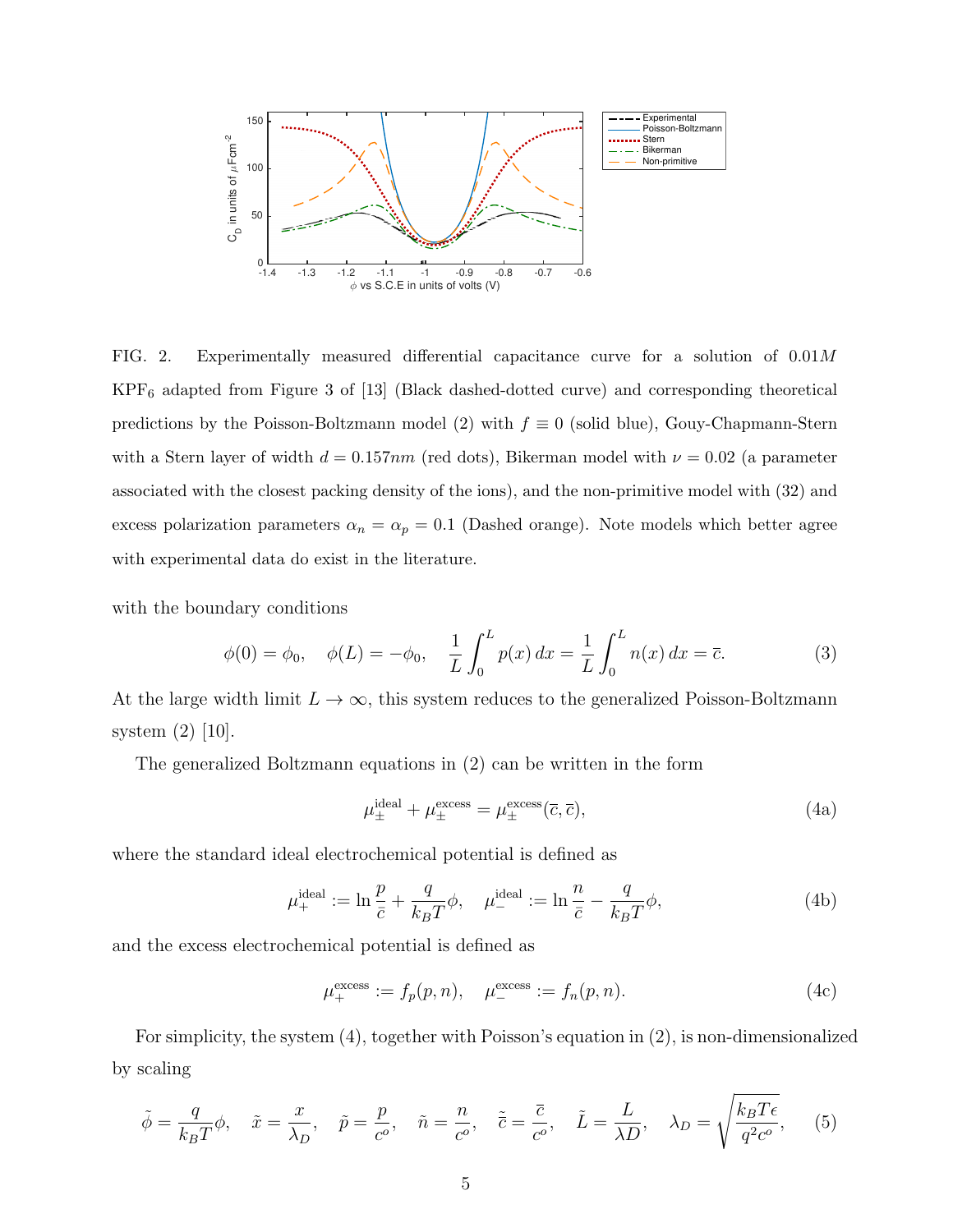where  $\lambda_D$  is the Debye length. Further, making the change of variables from ionic densities n and p to net charge density  $\rho = n - p$  and total mass density  $c = n + p$ , and denoting the overall entropy by

$$
h(p,n) := [p(\ln p - 1) + n(\ln n - 1)] + f(p,n), \tag{6}
$$

yields the non-dimensional system (written after dropping the tildes)

$$
\phi''(x) = \rho,\tag{7a}
$$

$$
h_c(c,\rho) = h_c(2\overline{c},0),\tag{7b}
$$

$$
h_{\rho}(c,\rho) = \phi + h_{\rho}(2\overline{c},0),
$$

subject to boundary conditions

$$
\phi(0) = \phi_0, \quad \phi(L) = -\phi_0. \tag{7c}
$$

Note that typically the reference density  $c^{\circ}$  in (5) is set as the bulk density  $\bar{c}$ . Such a choice would eliminate the explicit appearance of  $\bar{c}$  in (7). We choose, instead, an arbitrary reference density as a central role is played by the relationship which connects the bulk density  $\bar{c}$  to the Lagrange multipliers.

The system (7) defines the generalized Poisson-Boltzmann framework. We add to the framework (7) an additional constraint that  $h(c, \rho)$  is strictly convex. As will be discussed in the next section, this constraint is required to assure well-posedness of (7). From a physical perspective, it assures that the system reaches a single uniform state in the absence of applied voltage or in the bulk, as expected for systems with a single solvent such as those considered in this work. We note that this assumption is unlikely to globally hold for more complex systems with mixture of solvents and antagonistic salts.

# III. THE LARGE WIDTH LIMIT: INCORPORATION OF THE DIFFERENTIAL CAPACITANCE DATA

Traditionally, the differential capacitance data predicted by a generalized PB model is computed by solving the PB equations for the charge density profiles for each desired applied voltage, integrating the spatial dependence of the charge densities, and then differentiating the result with respect to applied voltage. The procedure is computationally inefficient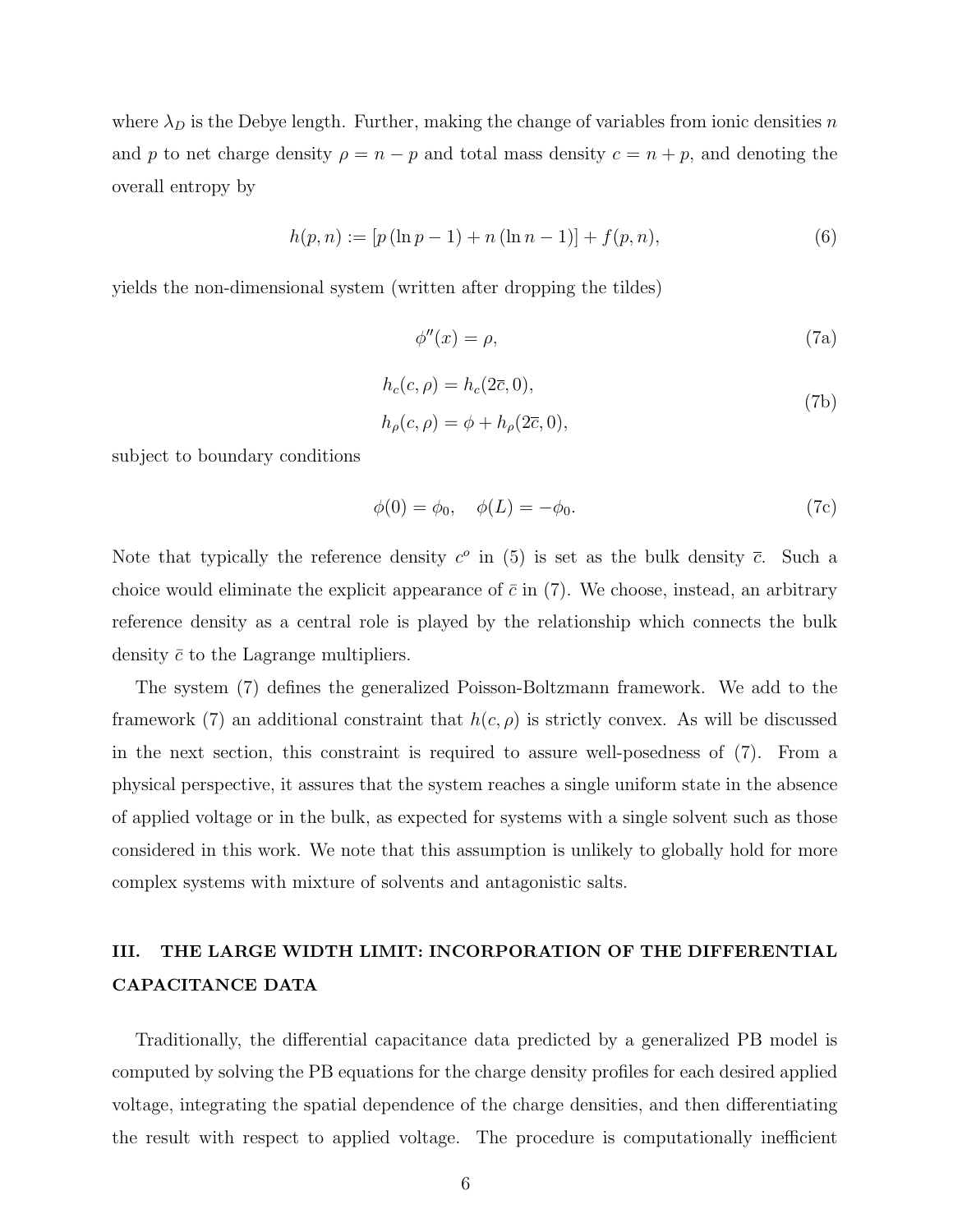and hides the underlying structure relating the generalized PB equation to the differential capacitance data. Thus, a prerequisite for systematically interpreting differential capacitance data is to analytically resolve the forward problem, yielding an explicit connection between the differential capacitance data and a given generalized Poisson-Boltzmann model.

In a companion paper [10], we address the resolution of the forward problem in a more general framework. For completeness, in this section we derive the results for the case (7). The generalized Poisson-Boltzmann model (7) is well-defined only when equations (7b) implicitly define  $c(\phi, \bar{c})$  and  $\rho(\phi, \bar{c})$ . These requirements are met when  $h(c, \rho)$  is strictly convex [10, Lemma 1]. This result implies that for each well-defined generalized Poisson-Boltzmann model (7), Poisson's equation (7a) can be written as an autonomous equation  $\phi''(x) = \rho(\phi, \overline{c})$ . Setting  $E := \phi'(x)$  yields the dynamical system

$$
\phi'(x) = E,
$$
  
\n
$$
E'(x) = \rho(\phi; \overline{c}).
$$
\n(8)

The system has a fixed-point at  $(0,0)$  which is a saddle point (see Lemma 2 in [10]), that corresponds to the bulk state of the electrolyte system. The double layer boundary structure corresponds to the stable-manifold trajectory  $\Gamma$  that starts from a point  $(\phi_0, E_0)$  on the line  $\phi = \phi_0$  and reaches the line  $\phi = -\phi_0$  at  $x = L$ , see Figure 3A. In the wide-capacitor limit,  $L \to \infty$ , this latter condition requires that Γ approaches the saddle point (0,0) as  $x \to \infty$ , see Figure 3B. This reduction is very significant, as it renders Γ independent of the value of  $\phi_0$ : it becomes a "bulk relation" that is valid in the interior domain, indeed  $\Gamma$  can be parameterized by the relation,  $(\phi, E(\phi))$ , where the 'Dirichlet-to-Neumann' map  $E = E(\phi)$ satisfies

$$
\frac{dE}{d\phi}(\phi) = \frac{\rho(\phi; \bar{c})}{E(\phi)}, \qquad E(0) = 0.
$$
\n(9)

The independence of the Dirichlet-to-Neumann map,  $E(\phi, \bar{c})$  to  $\phi_0$ , allows the boundary data  $\phi_0$  to be replaced with the electric potential  $\phi$ , which yields an explicit relation between the total charge for the differential capacitance. Indeed, substituting the LHS of Poisson's equation (7a) in the expression for the overall local charge imbalance in the electrolyte yields

$$
Q(\phi_0) = \int_0^\infty \rho(x; \phi_0, \overline{c}) dx = -\int_0^\infty \phi_{xx}(x; \phi_0, \overline{c}) dx = \phi_x(x; \phi_0, \overline{c})|_{x=0} = E(\phi, \overline{c})|_{\phi = \phi_0}.
$$
 (10)

Replacing  $\phi$  for  $\phi_0$ , and using (9), yields the expression

$$
C_D(\phi) = \frac{dE}{d\phi}(\phi) = \frac{\rho(\phi, \overline{c})}{E(\phi)},\tag{11}
$$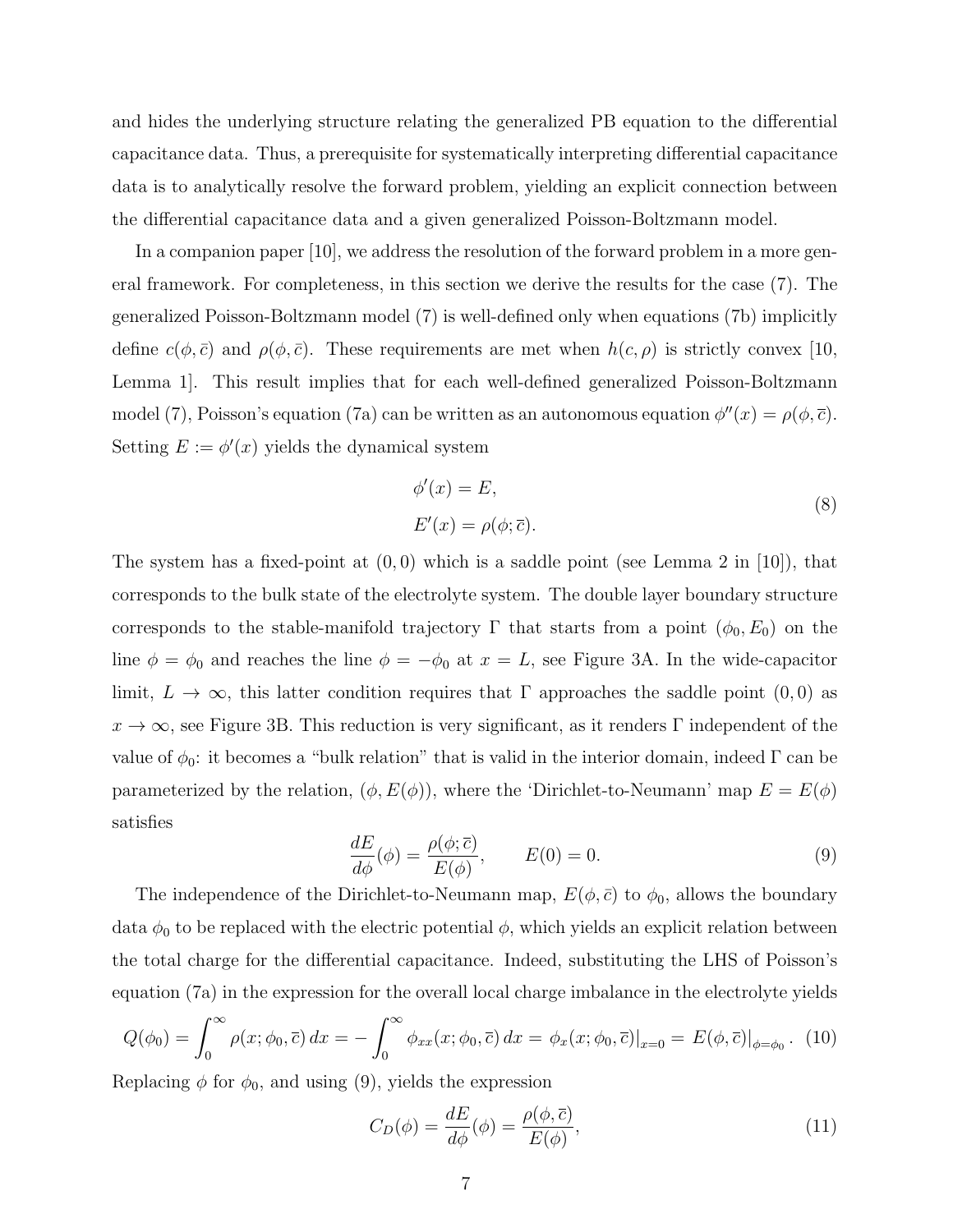

FIG. 3. Trajectories of the Poisson-Boltzmann dynamical system (8) corresponding to  $\phi_0 = 1$ (solid) and  $\phi_0 = 1.5$  (dash-dotted) in the cases A: Electrolyte bounded between two walls located at  $x = 0$  and  $x = L = 2$  such that the electric potential on the walls is  $\phi(0) = \phi_0$  and  $\phi(L) = -\phi_0$ . and B: The limiting case,  $L = \infty$ , for which an electrolyte is bounded by a charged wall such that the electric potential on the wall is  $\phi(0) = \phi_0$ , and the potential at the bulk is  $\phi(\infty) = 0$ .

or, via (10), equivalently

$$
\rho(\phi; \overline{c}) = Q(\phi; \overline{c}) C_D(\phi; \overline{c}). \tag{12}
$$

Moreover, the function  $\rho(\phi; \bar{c})$  is invertible with respect to  $\phi$ , defining  $\phi = \phi(\rho, \bar{c})$ .

**Lemma 1.** The function  $\rho$  defined in (12) satisfies  $\rho_{\phi} > 0$ , and is invertible with respect to  $\phi$  for fixed values of  $\overline{c}$ .

*Proof.* See proof of Lemma 2 in [10]. Note that the proof relies on the strict convexity of  $h(c, \rho)$ .  $\Box$ 

Relation (12) and Lemma 1 imply that the differential capacitance, an externally measured quantity, slaves the local potential  $\phi$  to the local charge imbalance,  $\rho$ , and the bulk salt concentration. This interpretation opens the way to the systematic analysis of the differential capacitance data.

# IV. DC DATA AS ACTION CONSTRAINT

A fundamental step in understanding DC data is to identify the constraints it imposes on the local free energy density functions  $h(c, \rho)$ , for which the corresponding generalized Poisson-Boltzmann model (7) yields the prescribed data. The key element of this process is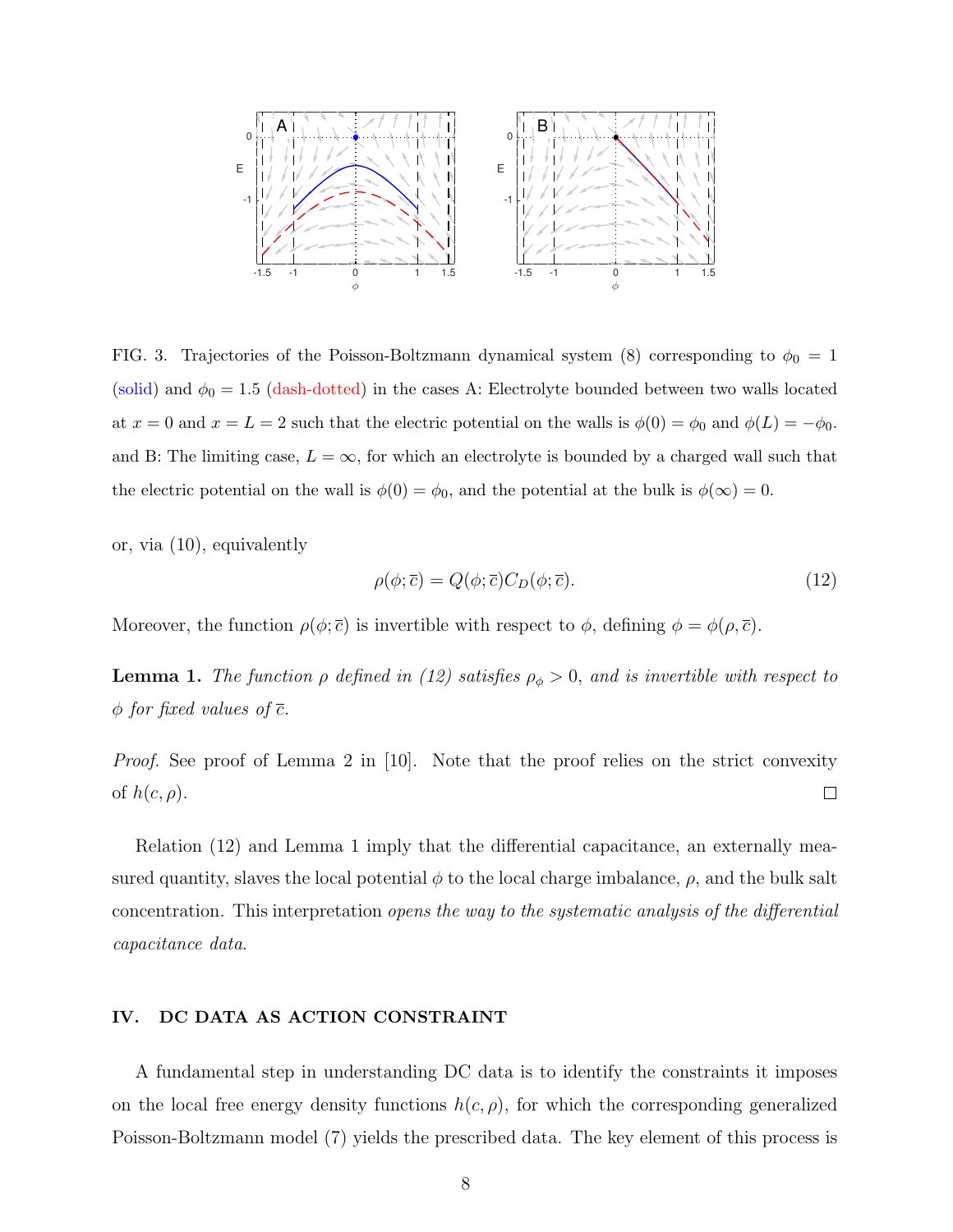to realize that relation (12) can be extended to an invertible relation that slaves  $\phi$  and  $\bar{c}$  to the binary densities.

Lemma 2. The generalized Boltzmann equations (7b) uniquely define inverse relations

$$
\phi = \phi(c, \rho),
$$
  
\n
$$
\bar{c} = \bar{c}(c, \rho).
$$
\n(13)

In particular,for a capacitor in the semi-infinite regime, with a prescribed free energy of the (1), knowing the exposed charge  $\rho(x)$  and total charge  $c(x)$ , a point x determines the voltage  $\phi(x)$  and the bulk charge density  $\overline{c}$ .

*Proof.* The proof relies on the strict convexity of  $h(c, \rho)$ , see Appendix A.  $\Box$ 

For clarity of presentation the right-hand side of the Boltzmann equations (7b) may be rewritten in the form

$$
h_c(\rho, c) = A(\overline{c}(c, \rho)),
$$
  
\n
$$
h_{\rho}(\rho, c) = \phi(\rho, \overline{c}(c, \rho)) + B(\overline{c}(c, \rho)),
$$
\n(14)

where the bulk data,  $A$  and  $B$ , which arise as Lagrange multipliers, represent the chemical potentials,

$$
A(\overline{c}) := h_c(2\overline{c}, 0), \quad B(\overline{c}) := h_\rho(2\overline{c}, 0), \tag{15}
$$

of the system in the bulk state  $\rho = 2\bar{c}$  and  $Q = 0$ . The bulk data can also be related to the excess chemical potentials

$$
A(\overline{c}) = \frac{1}{2} \left[ \mu_{+}^{\text{excess}}(\overline{c}) + \mu_{-}^{\text{excess}}(\overline{c}) \right], \quad B(\overline{c}) = \frac{1}{2} \left[ \mu_{+}^{\text{excess}}(\overline{c}) - \mu_{-}^{\text{excess}}(\overline{c}) \right].
$$

The construction energy densities  $h$  which recover the prescribed differential capacitance data, reduces to finding convex h that satisfy  $(14)$ . The smoothness of h requires the agreement of its mixed partials  $h_{\rho Q} = h_{Q\rho}$ . In view of the slaving relation (13), equating the  $\rho$  and  $Q$  partial derivatives of (14) yields the compatibility condition

$$
h_{c\rho} = A'(\overline{c})\overline{c}_{\rho} = \phi_{\overline{c}}\overline{c}_{c} + B'(\overline{c})\overline{c}_{c} = h_{\rho c},\tag{16}
$$

which is equivalent to the first-order system for  $\bar{c}$ ,

$$
\begin{pmatrix} -\phi_{\overline{c}} - B'(\overline{c}) \\ A'(\overline{c}) \end{pmatrix} \cdot \begin{pmatrix} \overline{c}_c \\ \overline{c}_\rho \end{pmatrix} = 0.
$$
 (17)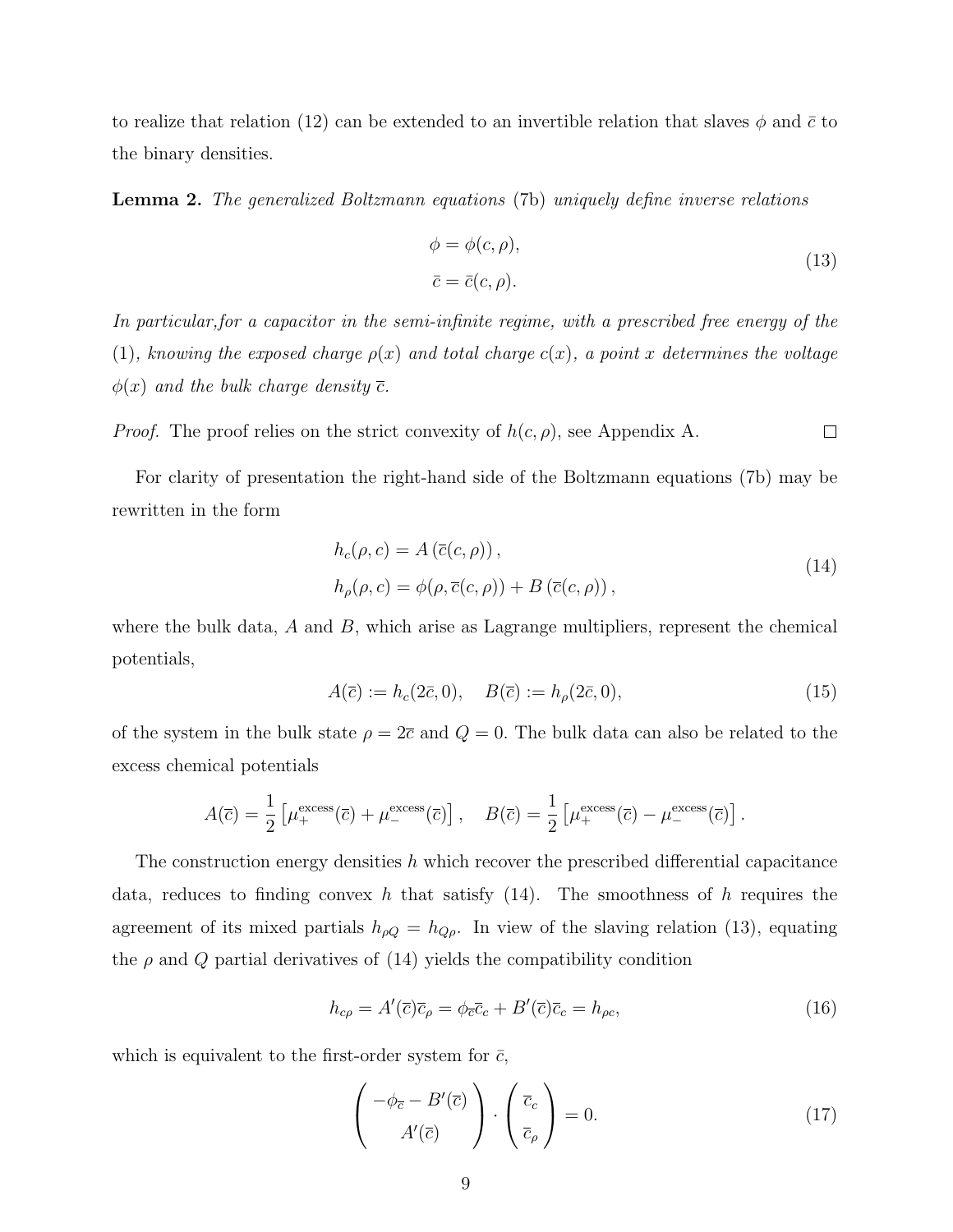For prescribed bulk data  $A(\bar{c})$  and  $B(\bar{c})$ , the compatibility condition (17) provides an explicit evaluation for the  $\bar{c} = \bar{c}(c, \rho)$  relation subject to the boundary data  $\bar{c}(c, 0) = c/2$  which follows from the bulk assumption  $\rho = 0$  and  $c = 2\bar{c}$ . Bulk data that yield a smooth h in an open domain D containing the bulk data line  $\{\rho = 0, c > 0\}$  are called *admissible*. We unfold the requirements of admissibility in the sequel.

The system (17) is readily solvable by the method of characteristics:  $\bar{c}$  is constant along lines  $(\rho, c) = (c(t, s), \rho(t, s))$  where

$$
\frac{\partial}{\partial t} \begin{pmatrix} c(t,s) \\ \rho(t,s) \end{pmatrix} = \begin{pmatrix} -\phi_{\overline{c}}(\rho,s) - B'(s) \\ A'(s) \end{pmatrix}, \quad \begin{pmatrix} c(0,s) \\ \rho(0,s) \end{pmatrix} = \begin{pmatrix} 2s \\ 0 \end{pmatrix}.
$$
 (18)

A first requirement of admissibility is that the free data, prescribed on the line  $(c, \rho) = (2s, 0)$ , be non-characteristic. For the system (18) this is equivalent to the condition

$$
A'(s) \neq 0, \quad s > 0. \tag{19}
$$

Subject to the condition (19), we obtain the characteristic curves,

$$
\rho(s,t) = A'(s)t,\nc(s,t) = 2s - \frac{\Phi_{\overline{c}}(A'(s)t, s)}{A'(s)} - B'(s)t,
$$
\n(20)

where we have introduced,

$$
\Phi_{\overline{c}}(\rho,\overline{c}) = \frac{d}{d\overline{c}} \int_0^{\rho} \phi(s,\overline{c}) ds.
$$

The function  $\phi = \phi(s, \overline{c})$  is obtained by inverting (12). Eliminating s and t from (20) yields the relation

$$
c(\rho, \overline{c}) = 2\overline{c} - \frac{\Phi_{\overline{c}}(\rho, \overline{c}) + \rho B'(\overline{c})}{A'(\overline{c})}.
$$
\n(21)

To invert (21) to obtain  $\bar{c} = \bar{c}(\rho, c)$  we impose a second admissibility condition,

$$
\rho_{\bar{c}} := \frac{\partial}{\partial \bar{c}} \left( 2\bar{c} - \frac{\Phi_{\bar{c}}(\rho, \bar{c}) + \rho B'(\bar{c})}{A'(\bar{c})} \right) > 0, \tag{22}
$$

for all  $\bar{c} > 0$  and for all  $\rho$ . Note that the admissibility conditions (19,22) imply strict convexity of  $h$ , see Appendix B. These admissibility conditions, however, do not uniquely determine the bulk data  $A$  and  $B$ . The result is a wide class of families of admissible models which yield the prescribed differential capacitance data, differing only in their excess chemical potential at the bulk.

The steps to construct h given the differential capacitance  $C_D$  and the bulk data A and B, are summarized below: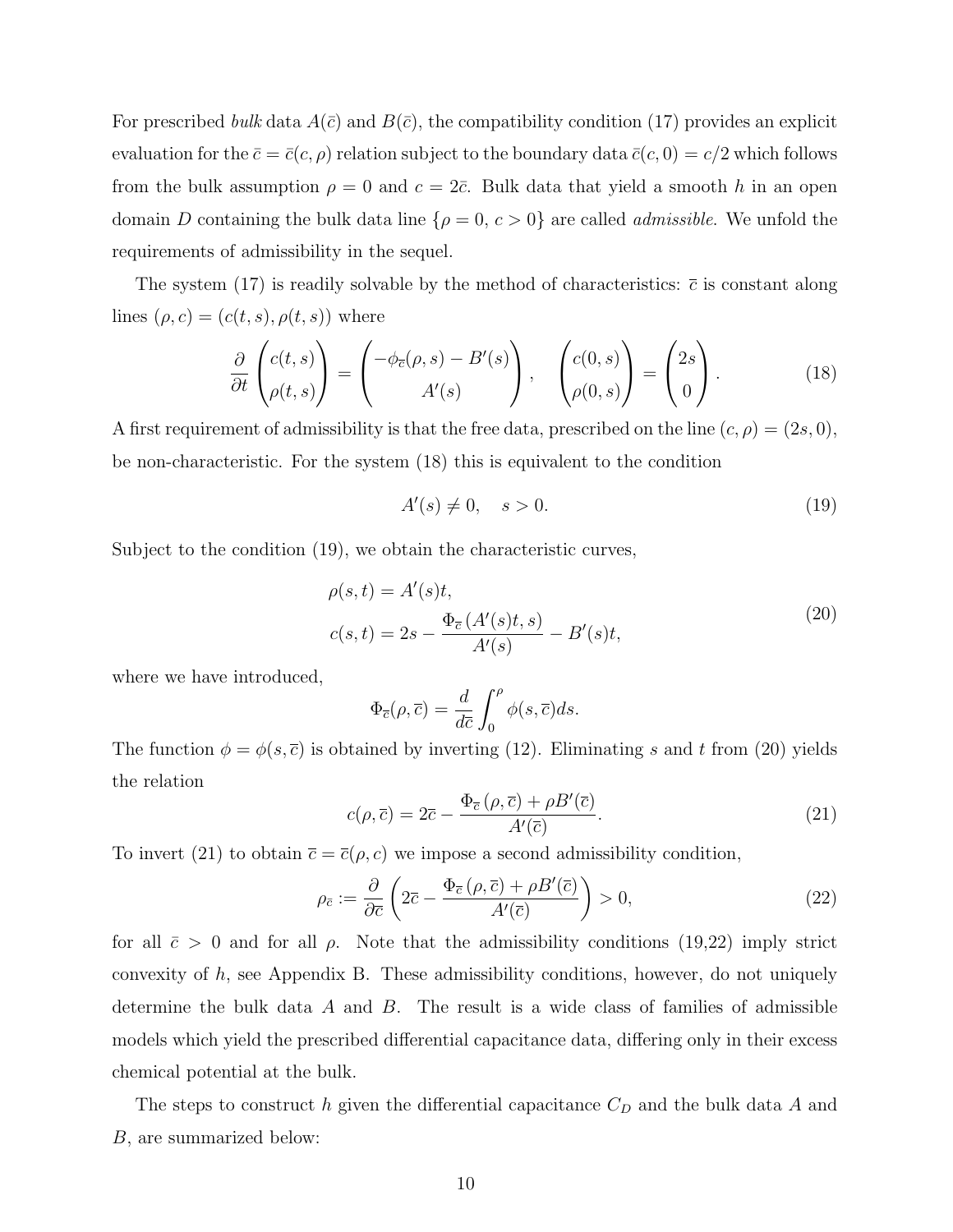**Inverse procedure:** For a prescribed differential capacitance data  $C_D(\phi, \bar{c})$ ,

1. Compute

$$
\rho(\phi,\overline{c}) = C_D(\phi,\overline{c}) \int_0^{\phi} C_D(s,\overline{c}) ds.
$$

- 2. Invert  $\rho = \rho(\phi, \overline{c})$  from (12) with respect to  $\phi$  to obtain  $\phi = \phi(\rho, \overline{c})$ .
- 3. Compute

$$
\Phi_{\overline{c}} = \frac{d}{d\overline{c}} \int_0^\rho \phi(s, \overline{c}) ds.
$$

4. For any admissible pair  $A(\bar{c})$  and  $B(\bar{c})$  define

$$
\rho(\rho,\overline{c}) := 2\overline{c} - \frac{\Phi_{\overline{c}}(\rho,\overline{c}) + \rho B'(\overline{c})}{A'(\overline{c})}.
$$

In particular this requires that  $A' \neq 0$ .

- 5. Invert  $c(\rho, \overline{c})$  with respect to  $\overline{c}$  to obtain  $\overline{c} = \overline{c}(c, \rho)$ .
- 6. Substite  $\overline{c}(c, \rho)$  into (14) and compute the free energy  $\mathcal E$  by integration of  $h_c$  and  $h_\rho$ to yield  $h(c, \rho)$ .

#### V. THE POISSON-BOLTZMANN DIFFERENTIAL CAPACITANCE DATA

It is well known that the Poisson-Boltzmann (Gouy-Chapmann) model, that is (7) with  $f \equiv 0$ , gives rise to the differential capacitance

$$
C_D^{PB}(\phi,\overline{c}) = \sqrt{\overline{c}} \cosh\frac{\phi}{2}.
$$
 (23)

In this section we apply the inverse process to recover the Poisson-Boltzmann model and families of alternative models which yield the same differential capacitance data  $C_D^{PB}$ . Applying the inverse procedure with  $C_D^{PB}(\phi,\overline{c})$ , yields the density, see step 4,

$$
c(\rho,\overline{c}) = 2\overline{c} - \frac{2\left[1 - \sqrt{1 + (\rho/2\overline{c})^2}\right] + \rho B'(\overline{c})}{A'(\overline{c})}.
$$
\n(24)

For simplicity, we consider bulk data in the form

$$
A'(\overline{c}) = \frac{\alpha}{\overline{c}}, \quad B'(\overline{c}) = 0,\tag{25}
$$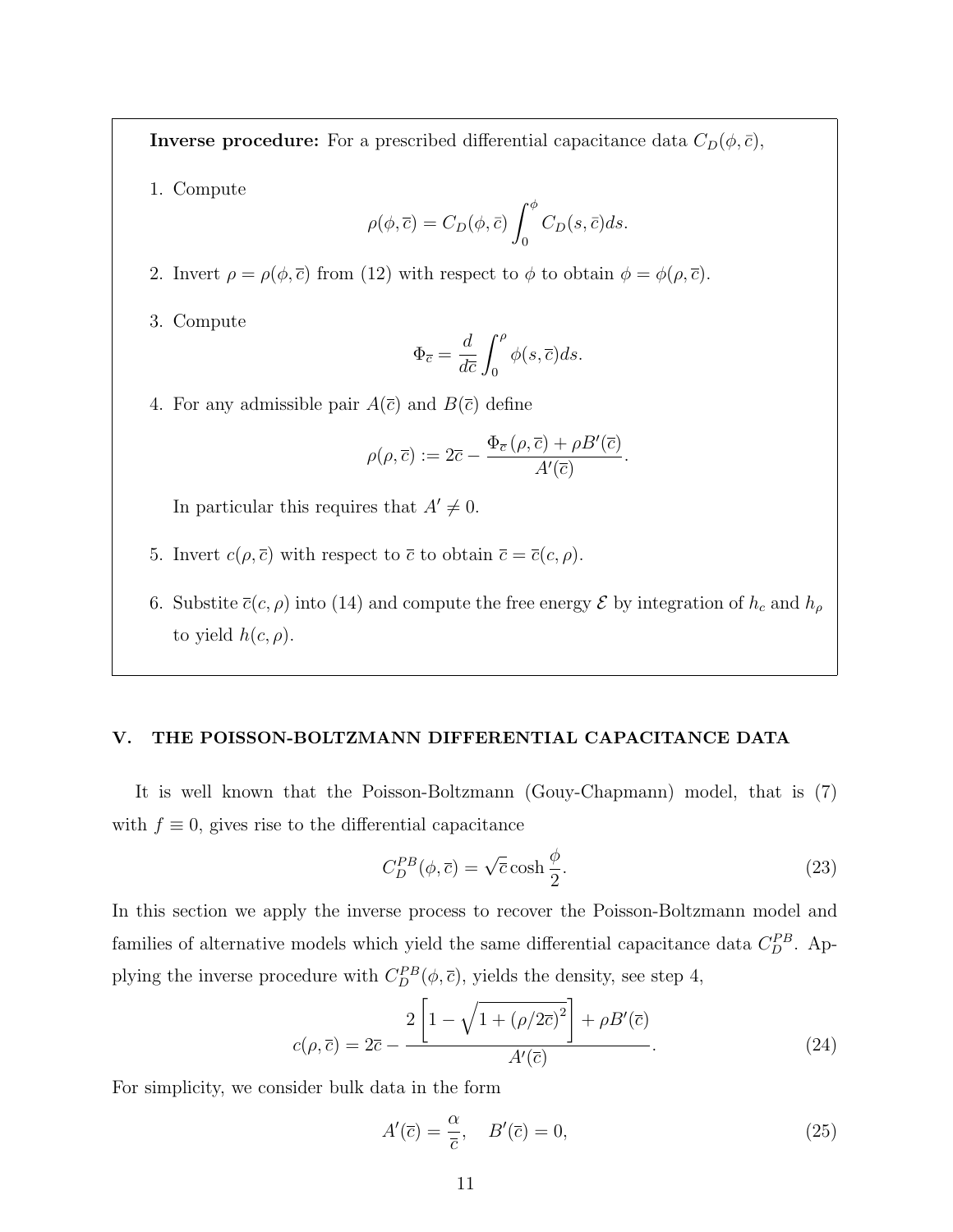for which the density reduces to

$$
c = \left[\frac{2(\alpha - 1) + 2\sqrt{1 + (\rho/2\overline{c})^2}}{\alpha}\right]\overline{c}.
$$
 (26)

This relation is uniquely invertible for  $\bar{c} > 0$  for all  $\alpha \geq 1$ ,[31]

$$
\overline{c} = \frac{(\alpha^2 - \alpha)c - \sqrt{\alpha^2 \rho^2 + (\alpha^2 - 2\alpha)\rho^2}}{2(\alpha^2 - 2\alpha)}.
$$
\n(27)

# A. Recovery of the Poisson-Boltzmann model

The choice  $\alpha = 1$  in (25) leads to the traditional Poisson-Boltzmann model. Indeed, in this case, see (27),

$$
\overline{c} = \frac{1}{2}\sqrt{c^2 - \rho^2}.\tag{28}
$$

Substituting this expression for  $\bar{c}(c, \rho)$ , as well as the choices (25), in (14) yields

$$
h_c(c,\rho) = \log \frac{\sqrt{c^2 - \rho^2}}{2}, \qquad h_\rho(c,\rho) = \log \sqrt{\frac{c+\rho}{c-\rho}}.
$$
 (29)

Making the change of variables from  $(c, \rho)$  to ionic densities  $(p, n)$  gives  $h_p(p, n) = \log p$ and  $h_n(p, n) = \log n$ . Integration of the system, subject to the normalization  $h(\bar{c}, \bar{c}) = 0$ , yields the entropic component of the free energy of the Poisson-Boltzmann model, see (1), and recovers the Poisson-Boltzmann model from its differential capacitance data.

# B. Derivation of an alternative model

Choices of  $\alpha \neq 1$  in (25) yields alternative free energies which recover the same differential capacitance data (23) as the Poisson-Boltzmann model. For  $\alpha = 3/2$ , (27) reduces to

$$
\bar{c} = \sqrt{c^2 - \rho^2/3} - \frac{\rho}{2},\tag{30}
$$

and the corresponding free energy function  $h_{\alpha=3/2}$  can be computed from (14), see Figure 4A. In Figure 4B displayed the charge densities for the case  $\phi_0 = 1$ . We observe the charge densities are both positive, and they differ from the charge densities predicted by the Poisson-Boltzmann model. We stress again the point that the differential capacitance data is the same for both choices of  $\alpha = 1$  and  $\alpha = 3/2$  in Figure 4B.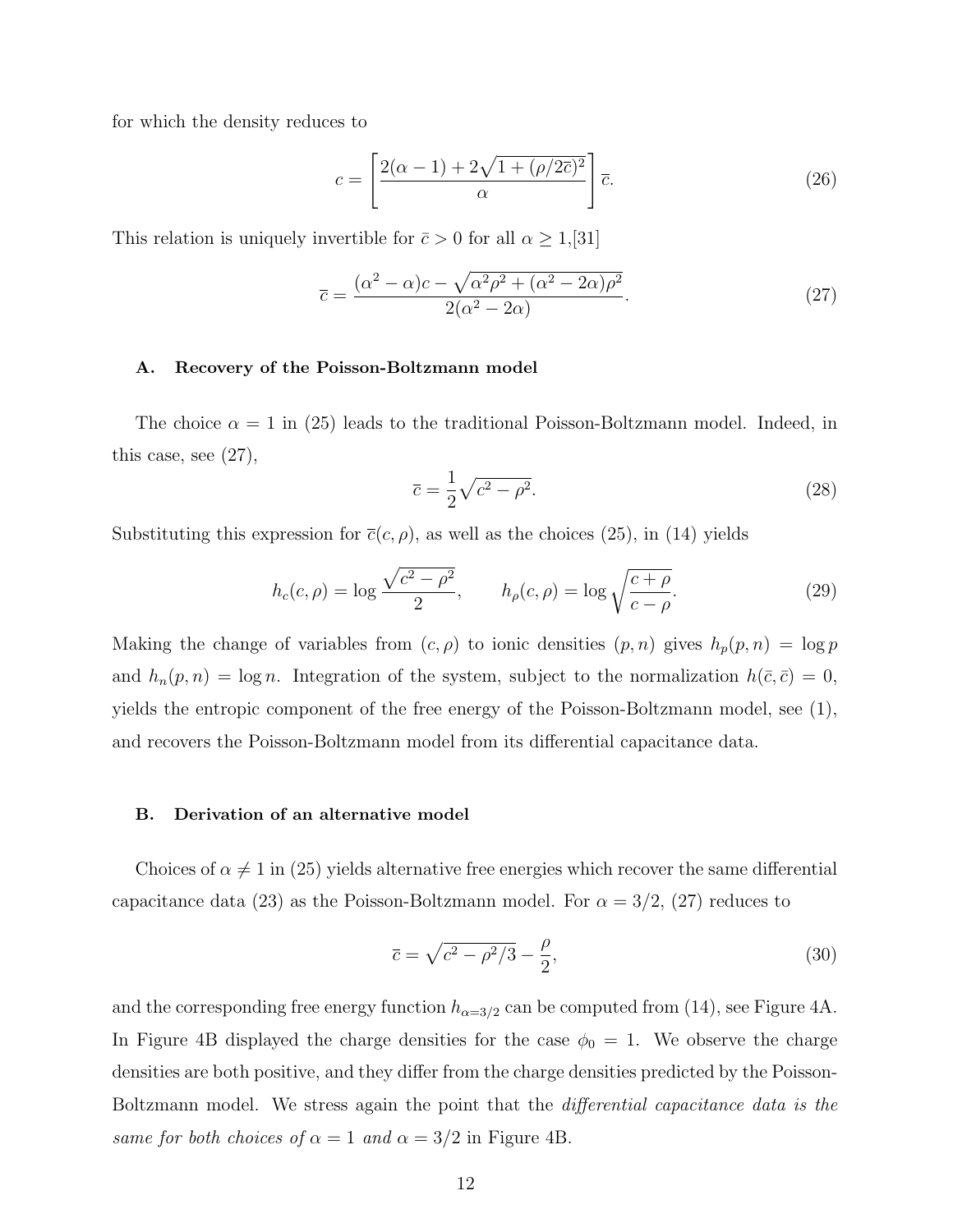

FIG. 4. (color online) A: The surface  $h_{\alpha=3/2}(c,\rho) - h_{\alpha=3/2}(2\bar{c},0)$  computed for  $\bar{c} = 1$ , and the trajectory  $(\rho, c(\rho, \bar{c} = 1))$  (solid magenta curve). The subplot presents the same data viewed from above. Black dashed lines are  $c = |\rho|$ . B and C: The charge density profiles  $p(x)$  (bottom solid curve) and  $n(x)$  (top solid curve) corresponding to the case  $\alpha = 3/2$  and for an applied voltage  $\phi_0 = 1$  in B and  $\phi_0 = 2$  in C. Also plotted are the charge density profiles of the Poisson-Boltzmann model  $\alpha = 1$  (dotted curves). The positive charge density profile in C is negative near the wall and therefore non-physical.

#### C. Domain of the free energy density function  $h$

For the Poisson-Boltzmann energy, with  $\alpha = 1$ , the domain where h is smooth coincides with the physical domain  $\rho \geq |c|$ , for which  $p, n \geq 0$ .

Significantly, the characteristic domain of h is determined by the choice of the free data  $A$ and B, and does not necessarily coincide with the natural domain. Indeed, the function  $h(c, \rho)$  looses smoothness when two characteristics emanating from the line  $\{(2\bar{c}, 0) | \bar{c} >$ 0} intersect at a point  $(c, \rho)$  off of the line, see relation (14) and also Figure 5A. For example, the curve  $c(\rho; \bar{c} = 1)$  in Figure 5B corresponds to the characteristic emanating from  $(2, 0)$ . Specifically, one expects that  $c_{\bar{c}} > 0$  and thus the boundary of the characteristic domain of h consists of the characteristic  $(c^0, \rho^0)$  emanating from  $(2\bar{c}, 0)$  where  $\bar{c} \to 0$ . By  $(26)$ , this characteristic satisfies

$$
c^0 := \lim_{\overline{c} \to 0} c(\overline{c}, \rho) = \frac{|\rho|}{\alpha}.
$$
 (31)

At the boundary, h is no longer smooth, see (29) and also Figure 5C.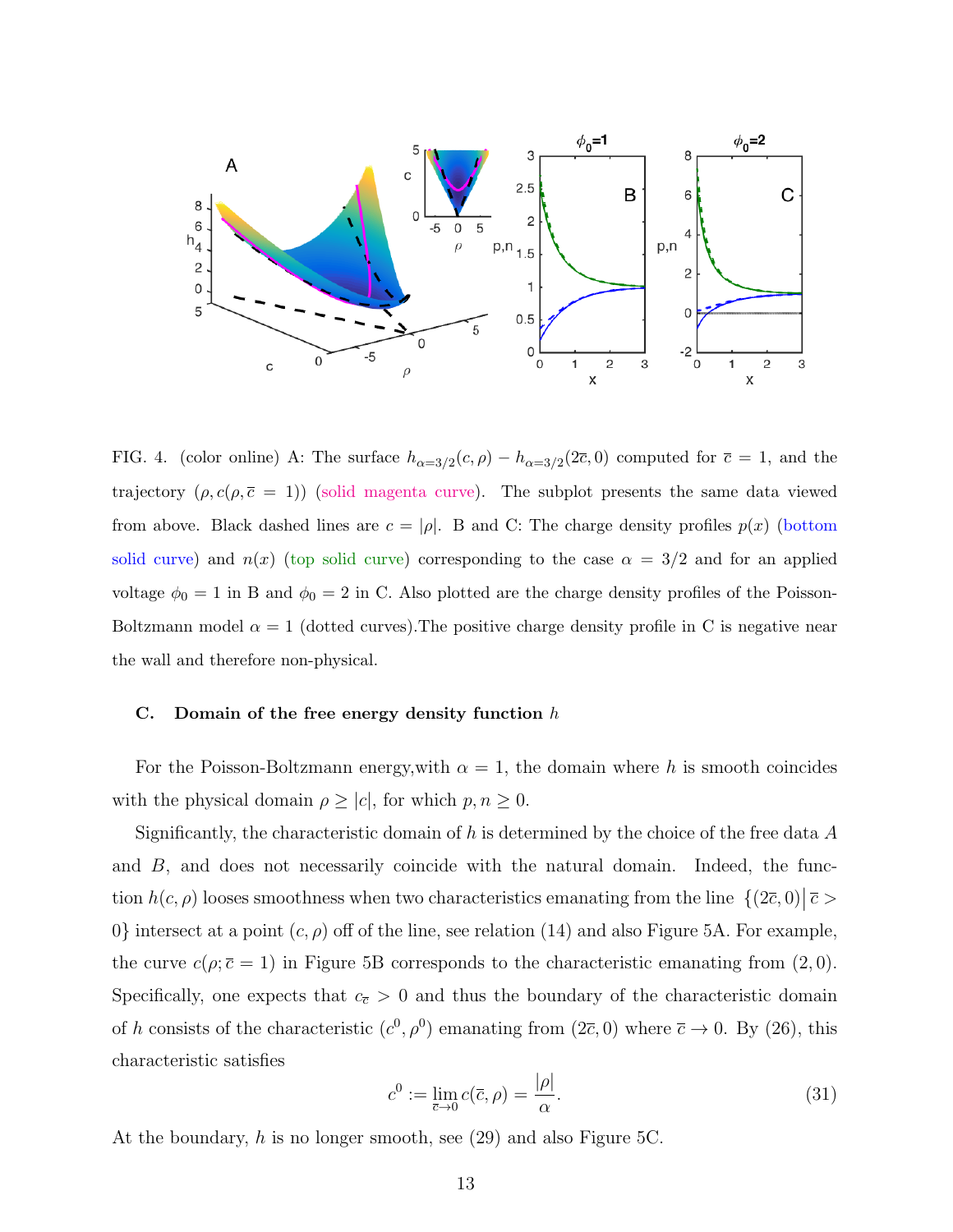

FIG. 5. (color online) A: Characteristics  $(c, \rho)$  defined by (26) where  $\alpha = 1$ , emanating from (2 $\bar{c}$ , 0) where  $\bar{c} = 0.5$  (dash-dots),  $\bar{c} = 1$  (solid magenta curve) and  $\bar{c} = 1.5$  (dotted). B: The normalized function  $h_{PB} - h_{PB}(2\bar{c}, 0)$  where  $\bar{c} = 1$ . C: The gradient  $|\nabla h_{PB}|$ , see (29). Solid magenta curve in A and B is the trajectory  $(\rho, c(\rho, \bar{c} = 1))$ , corresponding to the characteristic curve emanating from (2,0). Black dashed lines in all graphs are  $c = \pm \rho$ .

The choice  $\alpha = 3/2$  leads to the action  $h_{\alpha=3/2}(c, \rho)$  which is smooth in the admissible domain  $c > \frac{2}{3}|\rho|$ , see Figure 4A. This admissible domain is larger than the region of physically admissible solutions. Accordingly, solutions of the corresponding generalized Poisson-Boltzmann system with  $\alpha = 3/2$  are not confined to the physical region of positive charge densities, see, e.g., Figure 4A. In Figure 4C we plot the spatial profiles  $n(x)$  and  $p(x)$ for  $\phi_0 = 2$ , and observe that  $p(x) < 0$ .

#### D. An alternative model with charge reversal

To construct models which are valid for low enough ionic concentration, we require that the free data agrees with the PB free data at low ionic concentrations, when  $\bar{c} = 0$ . Specifically we consider  $A'(\bar{c}) = a(\bar{c})/\bar{c}$  and  $B'(\bar{c}) = b(\bar{c})$  where a and b are smooth functions satisfying  $a(0) = 1$  and  $b(0) = 0$ . Such choices of free data interpolates between the PB data, i.e.  $\alpha = 1$  in (25), at low bulk concentrations while incorporating non-ideal behavior at high bulk concentrations. As a specific example we choose,

$$
A'(\overline{c}) = \frac{1 + \alpha \overline{c}}{1 + \overline{c}} \frac{1}{\overline{c}}, \quad B'(\overline{c}) = 0.
$$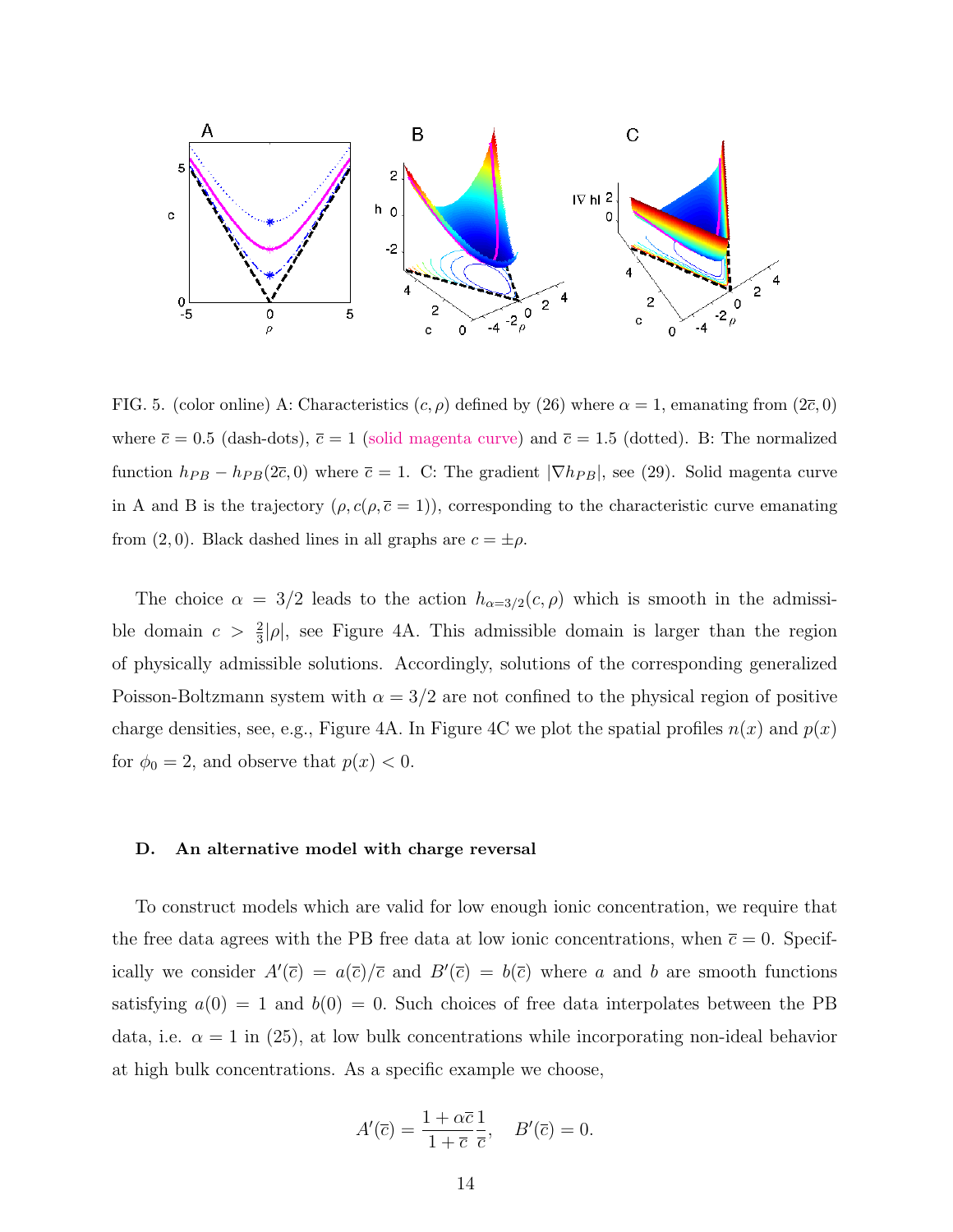Within this framework the value  $\alpha = 1/2$  yields the density, see (24),

$$
c = 2\frac{(1+\overline{c})\sqrt{\rho^2 + 4\overline{c}^2} - \overline{c}^2}{2+\overline{c}}
$$

.

For this value of  $\alpha$ , we may verify that  $c_{\bar{c}} \neq 0$  for all  $|\rho| < \rho_*$  where  $\rho^* > 16$ . Therefore, this model breaks-up only at very high voltages or concentrations which lead to excessive local charge imbalance  $|\rho| > \rho^* \gg 1$  and to a non-smooth free energy. Within the validity range  $|\rho| < \rho^*$ , the model give rises to strictly positive charge densities.

Figure 6A presents the free energy density function h, as well as the curve  $\rho(Q; \bar{c} = 1)$ . The action is defined for  $c > |\rho|$ . Figure 6B presents the curve for  $\bar{c} = 1$  in  $(p, n)$  coordinates. In contrast to the previous cases, the curve  $(n, p(n; \bar{c} = 1))$  is not a function of n. Accordingly, the charge profiles are non-monotone for large applied voltage, see Figures 6C and 6D.

The non-monotone charge profile in Figure 6D provides an example of *charge reversal* or over-charging, a phenomenon in which the electric double layer region contains more countercharge than is needed to compensate the surface charge. This phenomena has been recognized and studied since the 1940s, see [7] and references within for a review. The precise physical or chemical reasons for over-charging are still debated [32], but it is widely believed that over-charging is related to asymmetries between anions and cations in their interactions with the surface. Extensive study has been dedicated to derive generalized Poisson-Boltzmann models that can describe overcharging, see [33] for a review. These models commonly take into account asymmetric finite size effects, e.g., using the hypernetted-chain/mean-spherical approximation (HNC/MSA) approach.[34]

The model corresponding to the free energy density function  $h_{\alpha=1/2}$  is a simple generalized Poisson-Boltzmann model that describes overcharging. Interestingly, it is a symmetric model, i.e.,  $h(p, n) = h(n, p)$  [35], showing that over-charging need not necessarily originate from asymmetries between ionic species.

#### E. An alternative model with asymmetry

The Poisson-Boltzmann differential capacitance data,  $C_D^{PB}$  is symmetric (i.e., an even function) with respect to  $\phi$ . Therefore, it is reasonable to expect that the model yielding  $C_D^{PB}$ would also be symmetric, i.e., negative and positive charge satisfy  $h(p, n) = h(n, p)$ . Indeed, the three models presented previously in this section are all symmetric in this sense. How-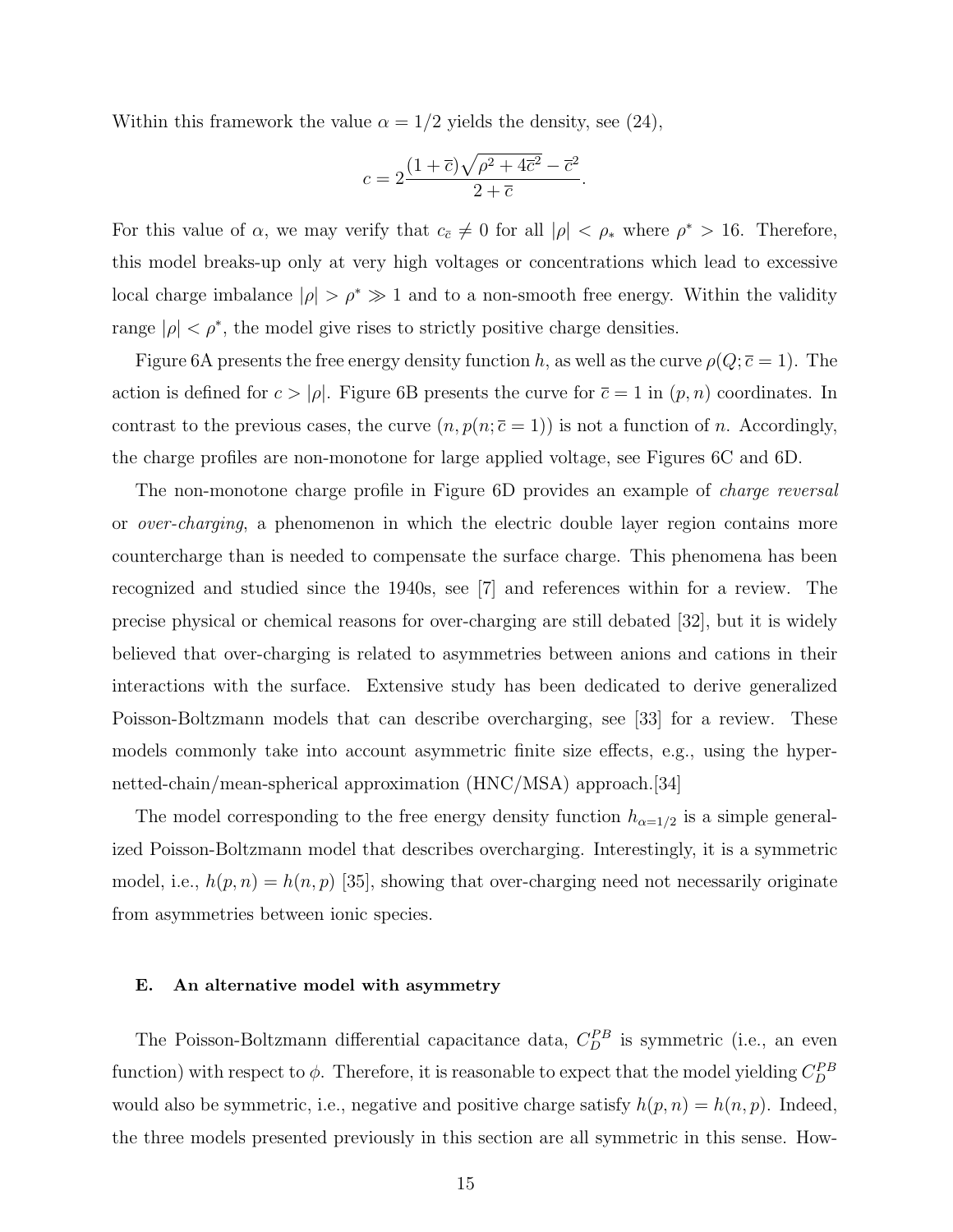

FIG. 6. (color online) A: The surface  $h_{\alpha=1/2}(c,\rho) - h_{\alpha=1/2}(2\bar{c},0)$  computed where  $\bar{c} = 1$ , and the trajectory  $(\rho, c(\rho, \bar{c} = 1))$  (solid). The subplot presents the same data viewed from above. Black dashed lines are  $c|\rho|$ . B: The trajectory  $(\rho, c(\rho, \bar{c} = 1))$  from A (solid), but in (p,n) coordinates. C and D: The charge density profiles  $p(x)$  (bottom solid curve) and  $n(x)$  (top solid curve) corresponding to the case  $\alpha = 1/2$  and for  $\phi_0 = 1$  in C and  $\phi_0 = 2$  in D. Also plotted are the charge density profiles of the Poisson-Boltzmann model  $\alpha = 1$  (dotted curves).

ever, somewhat surprisingly, we may derive asymmetric models which recover the symmetric differential capacitance data  $C_D^{PB}$ . Indeed, the particular choice  $A' = \frac{1}{\overline{c}}$  $\frac{1}{\overline{c}}$  and  $B' = \frac{1}{3\overline{c}}$  $\frac{1}{3\overline{c}}$ , yields an asymmetric action h whose characteristic boundaries are the lines  $c = 2\rho/3$  for  $\rho > 0$ and the line  $\rho = 4\rho/3$  for  $\rho < 0$ .

In Figure 7A we plot the corresponding action  $h$ , which is visibly asymmetric. In Figure 7B we plot the charge density profiles for the applied voltage  $\phi_0 = -1$ , and in Figure 7C we plot the charge density profiles for  $\phi_0 = 1$ . It can be seen that the charge profiles differ between the cases, manifesting the asymmetries between the charges. The changes are also qualitative - applying negative potential leads to charge inversion, while positive potential presents similar behavior to the model of Figure 4 [36]. Nevertheless, the area captured between the two profiles is identical and equals 1.4739.

# VI. APPLICATION TO COMMON MODELS

The inverse procedure may be applied to study common extensions of the Poisson-Boltzmann model for the double layer structure, such as the Gouy-Chapman-Stern model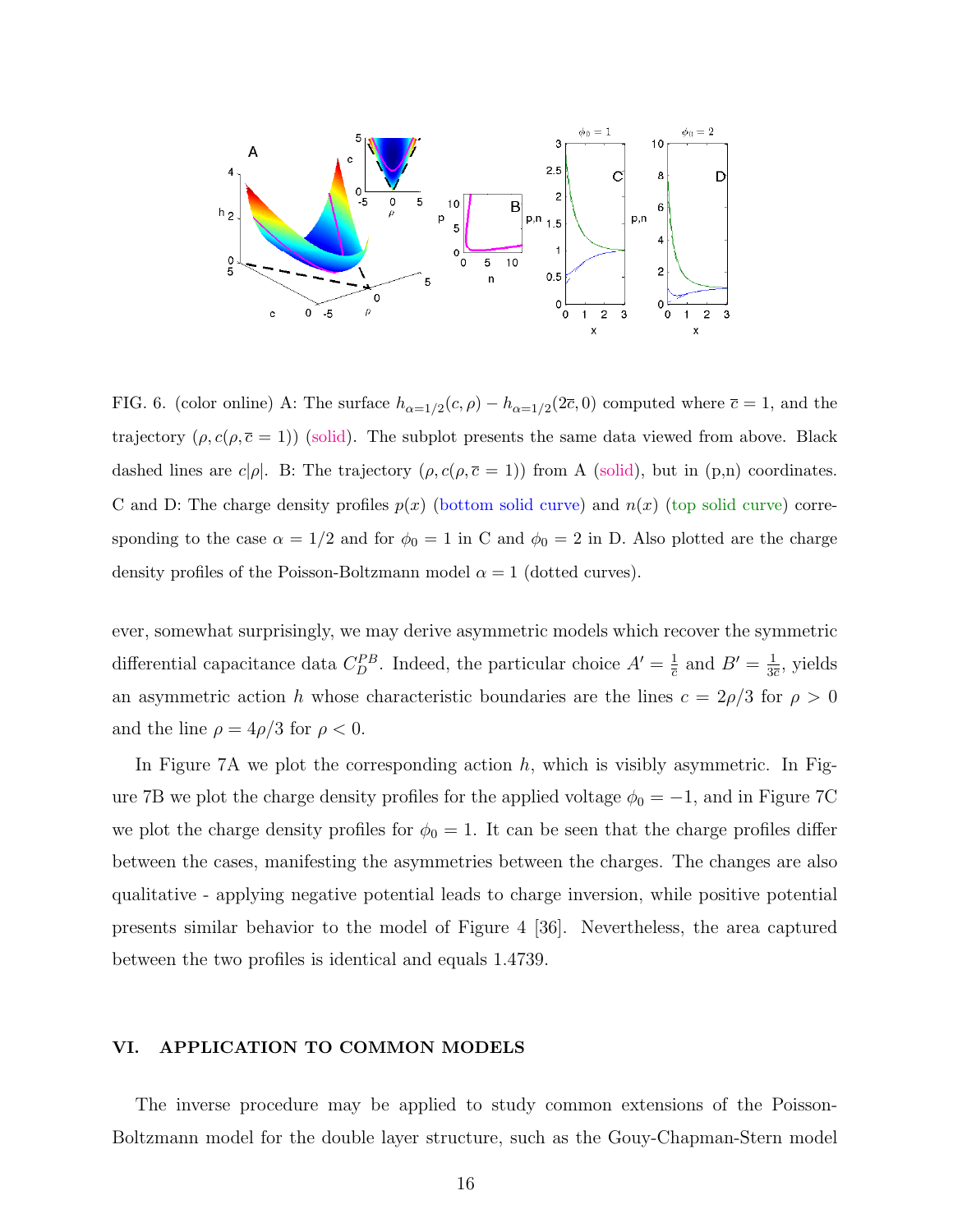

FIG. 7. (color online) A: The surface  $h_{\alpha=1,\beta=1/3}(c,\rho) - h_{\alpha=1,\beta=1/3}(2\overline{c},0)$  computed where  $\overline{c}=1$ , and the trajectory  $(\rho, c(\rho, \bar{c} = 1))$  (solid magenta curve). Black dashed lines are  $c = |\rho|$ . B: The charge density profiles  $p(x)$  (top solid curve) and  $n(x)$  (bottom solid curve) for  $\phi_0 = -1$ . C: The charge density profiles  $p(x)$  (bottom solid curve) and  $n(x)$  (top solid curve) for  $\phi_0 = 1$ . Also plotted are the charge density profiles of the Poisson-Boltzmann model  $\alpha = 1$  (dashed curves).

or the Bikerman model.

#### A. The Gouy-Chapman-Stern model

The Gouy-Chapman-Stern model [17] is a modification of the Poisson-Boltzmann (Gouy-Chapman) model to account for finite-size of the ions by incorporating some distance of closest approach of ions to the surface. As a consequence, the immediate layer near the electrode, the Stern layer, is free of charge. The differential capacitance  $C_{D}^{GCS}$  predicted by the model is given by √

$$
C_D^{GCS}(\phi_0, \overline{c}; d) = \frac{\sqrt{2\overline{c}}\cosh(\phi/2)}{1 + d\sqrt{2\overline{c}}\cosh(\phi/2)}.
$$

We note that the Gouy-Chapman-Stern model is not a generalized Poisson-Boltzmann model of the form (7) as the Stern layer is modeled by changing the boundary condition for  $\phi$ at  $x = 0$  in (7) to a Robin boundary condition. The inverse procedure can be used to obtain a generalized Poisson-Boltzmann model which recovers the Gouy-Chapman-Stern differential capacitance data  $C_D^{GCS}$ . For example, applying the inverse procedure with the choices  $A = \log \overline{c}$  and  $B = 0$  gives rise to a generalized PB model whose corresponding action  $h(c, \rho)$  is defined in the domain  $c > |\rho|$  of physical validity, see Figure 8. Note that although this model yields the Gouy-Chapman-Stern differential capacitance data, the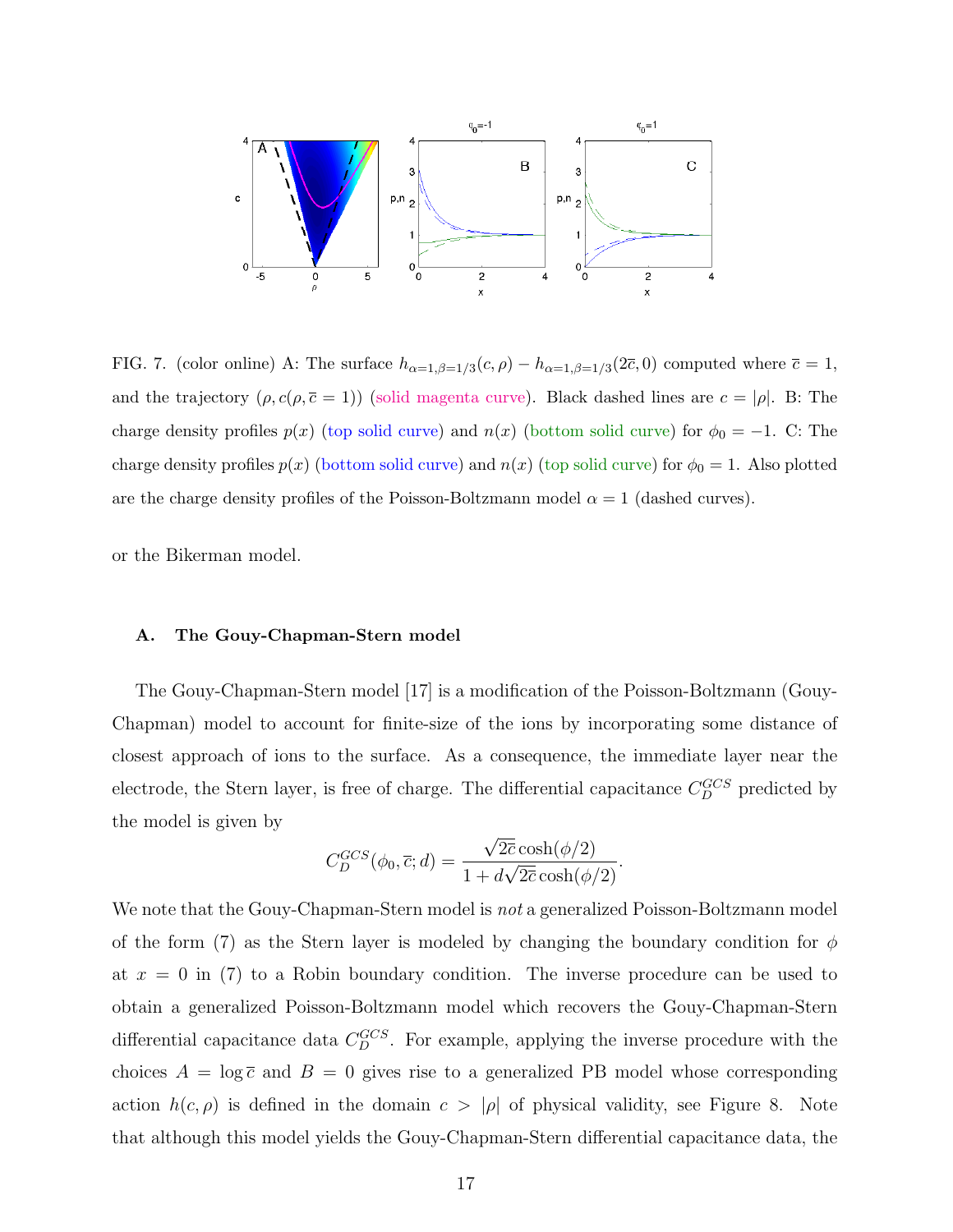

FIG. 8. (color online) A: The surface  $h_{GCS}(c, \rho) - h_{GCS}(2\overline{c}, 0)$  computed where  $\overline{c} = 3/4$ , and the trajectory  $(\rho, c(\rho, \bar{c} = 1))$  (solid magenta curve). The subplot presents the same data viewed from above. Black dashed lines are  $c = |\rho|$ . B and C: The charge density profiles  $p(x)$  (bottom solid curve) and  $n(x)$  (top solid curve) for  $\phi_0 = 1$  in B and  $\phi_0 = 2$  in C. Also plotted are the charge density profiles of the Poisson-Boltzmann model (dotted curves).

associated charge density profiles do not have a Stern layer but rather they monotonically decay from the wall, see figures 8B and 8C.

# B. The Bikerman model

The Bikerman model [18] reflects a choice of entropic mixing energy, see (1), of the form

$$
f(p,n) = (p+n) + \frac{1 - \nu(p+n)}{\nu} \log(1 - \nu(p+n)),
$$

where  $1/\nu$  defines a reference density associated with closest packing of the ions. The differential capacitance predicted by this model is given by the Bikerman–Freise formula,

$$
C_D^{BF}(\phi, \bar{c}) = \frac{2\bar{c}\cosh\phi}{\left[1 + 4\bar{c}\nu\sinh^2\frac{\phi}{2}\right]\sqrt{\frac{2}{\nu}\left[\log(1 + 2\bar{c}\nu(\cosh\phi - 1))\right]}}.
$$

The inverse procedure recovers the Bikerman model with the choice

$$
A'(\overline{c}) = \frac{1}{\overline{c}} + \frac{1}{\overline{c} - 1/2\nu}, \quad B'(\overline{c}) = 0.
$$

As in the case of the Poisson-Boltzmann model, other choices of  $A(\bar{c})$  and  $B(\bar{c})$  yield alternatives models which also give rise to the Bikerman–Freise differential capacitance data.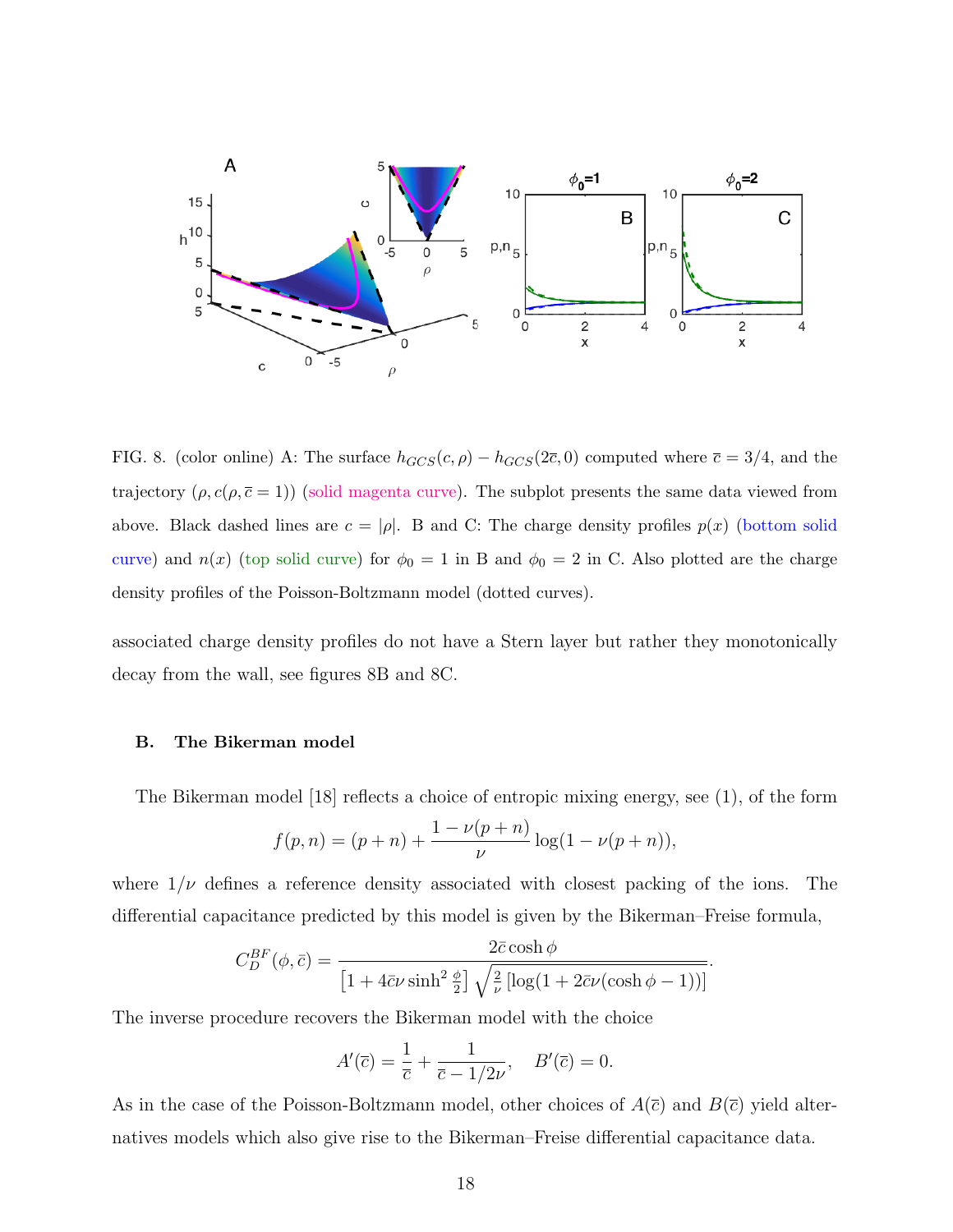# C. Non-primitive generalized Poisson-Boltzmann models

Recent studies [27, 28] have extended the Poisson-Boltzmann model by accounting for ionsolvent interactions via the dependence of the dielectric constant upon ionic concentration

$$
\epsilon = \epsilon_w - \alpha_p p - \alpha_n n,\tag{32}
$$

where  $\epsilon_w$  is the dielectric of the solvent, and the coefficients  $\alpha_n$  and  $\alpha_p$  are ion-specific parameters known as the excess polarization constants. This extension of the Poisson-Boltzmann model does not fall into the framework of the generalized Poisson-Boltzmann (7) which assume the solvent is a uniform dielectric medium, i.e.,  $\epsilon \equiv \epsilon_w$ , aka a primitive generalized Poisson-Boltzmann model.

Using the inverse procedure we can derive a (primitive) generalized Poisson-Boltzmann model of the form (7) that yields the same differential capacitance as the non-primitive models with (32). For example, the case  $\alpha_p = 0.1\epsilon_w$  and  $\alpha_n = 0.2\epsilon_w$ , together with the choices  $A = 1.5 \log \overline{c}$  and  $B = 0$  give rise to an action  $h(c, \rho)$ , see Figure 9A.



FIG. 9. (color online) A: The surface  $h(c, \rho) - h(2\overline{c}, 0)$  computed where  $\overline{c} = 1$ , and the trajectory  $(\rho, c(\rho, \bar{c} = 1))$  (solid magenta curve). The subplot presents the same data viewed from above. Black dashed lines are  $c = |\rho|$ . B: The charge density profiles  $p(x)$  (top solid curve) and  $n(x)$  (bottom solid curve) for  $\phi_0 = -2$ . C: The charge density profiles  $p(x)$  (bottom solid curve) and  $n(x)$ (top solid curve) for  $\phi_0 = 2$ . Also plotted are the charge density profiles of the Poisson-Boltzmann model (dotted curves).

The charge density profiles for the case  $\phi_0 = -2$  and  $\phi_0 = 2$  are plotted in Figures 9B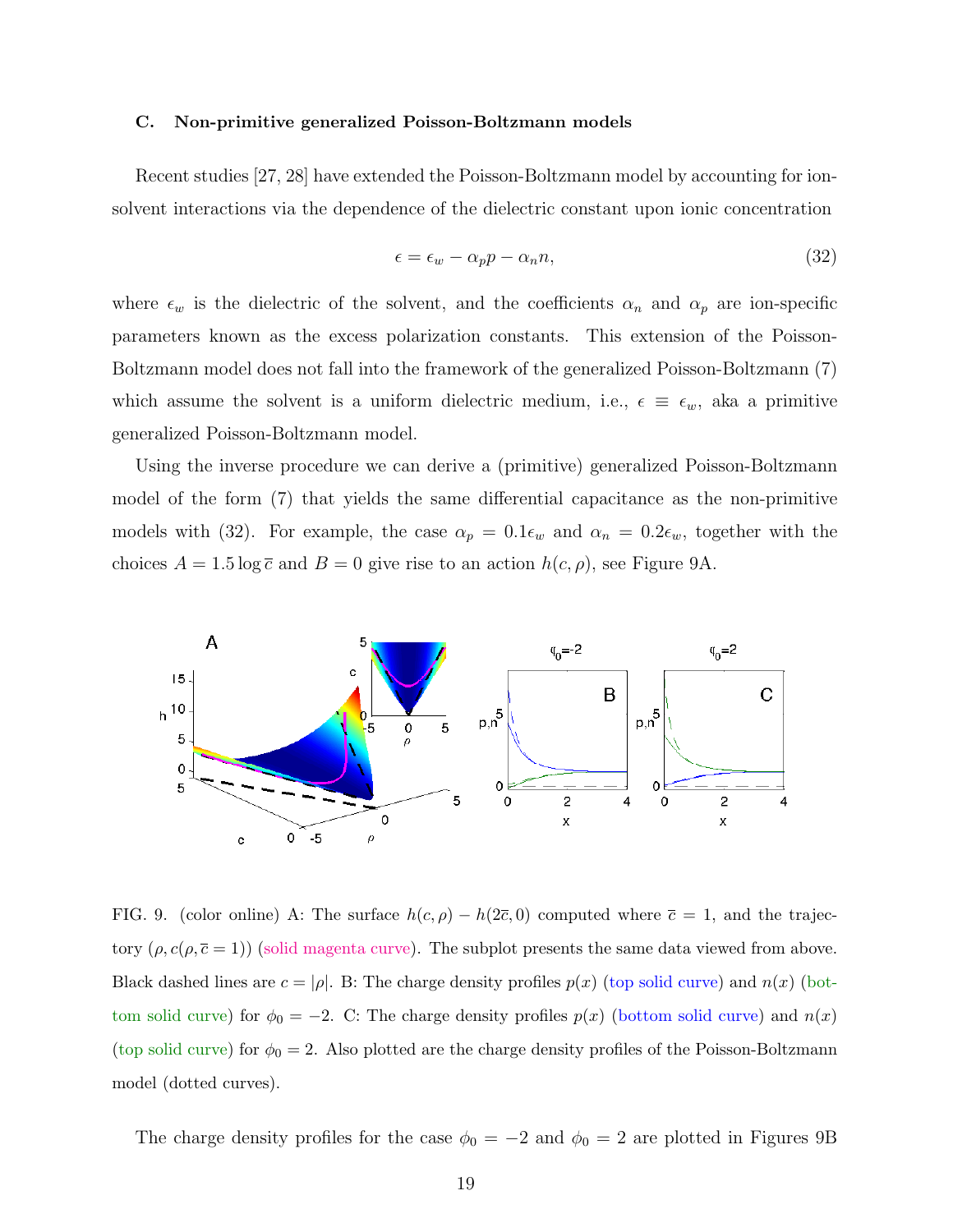and 9C, respectively. It can be seen that the charge profiles differ between the cases, manifesting the asymmetries between the charges due to the choice  $\alpha_p \neq \alpha_n$ . Note that the non-primitive model (32) is mathematically valid only when the dielectric constant is positive,  $\epsilon(p, n) > 0$ , see (32) [37]. The validity regions of the non-primitive and primitive model do not necessarily coincide.

# VII. RECOVERY OF A MODEL FROM EXPERIMENTAL DATA

The inverse procedure can be used to derive generalized Poisson-Botlzmann models that are consistent with experimentally measured differential capacitance data. Valette [13] measured differential capacitance data for a  $KPF_6$  electrolyte solution in contact with a silver single crystal electrodes, see Figure 10A. This dataset has been a benchmark for testing the predictions of many generalized Poisson-Boltzmann models. Some of the recent models present a good agreement between this experimental data and theoretical predictions, especially in the regime of dilute solutions and small applied fields  $\phi_0$ , see [30] for a review. Nevertheless, to the best of our knowledge, a model which accurately recovers the experimental data over its full scope is unavailable at this stage. To apply the inverse procedure,



FIG. 10. A: Experimentally measured differential capacitance curves for a solution of  $KPF_6$  at various concentrations adapted from Figure 3 of [13] (Black curves). Red curves are the model predictions for the differential capacitance data. Model predictions and experimental curves are indistinguishable). B: Same data as in A presented in  $(\phi, \bar{c})$  coordinates (Black dashed curves) and surface  $C_D(\phi, \bar{c})$  fitted to the data (presented in dimensional units).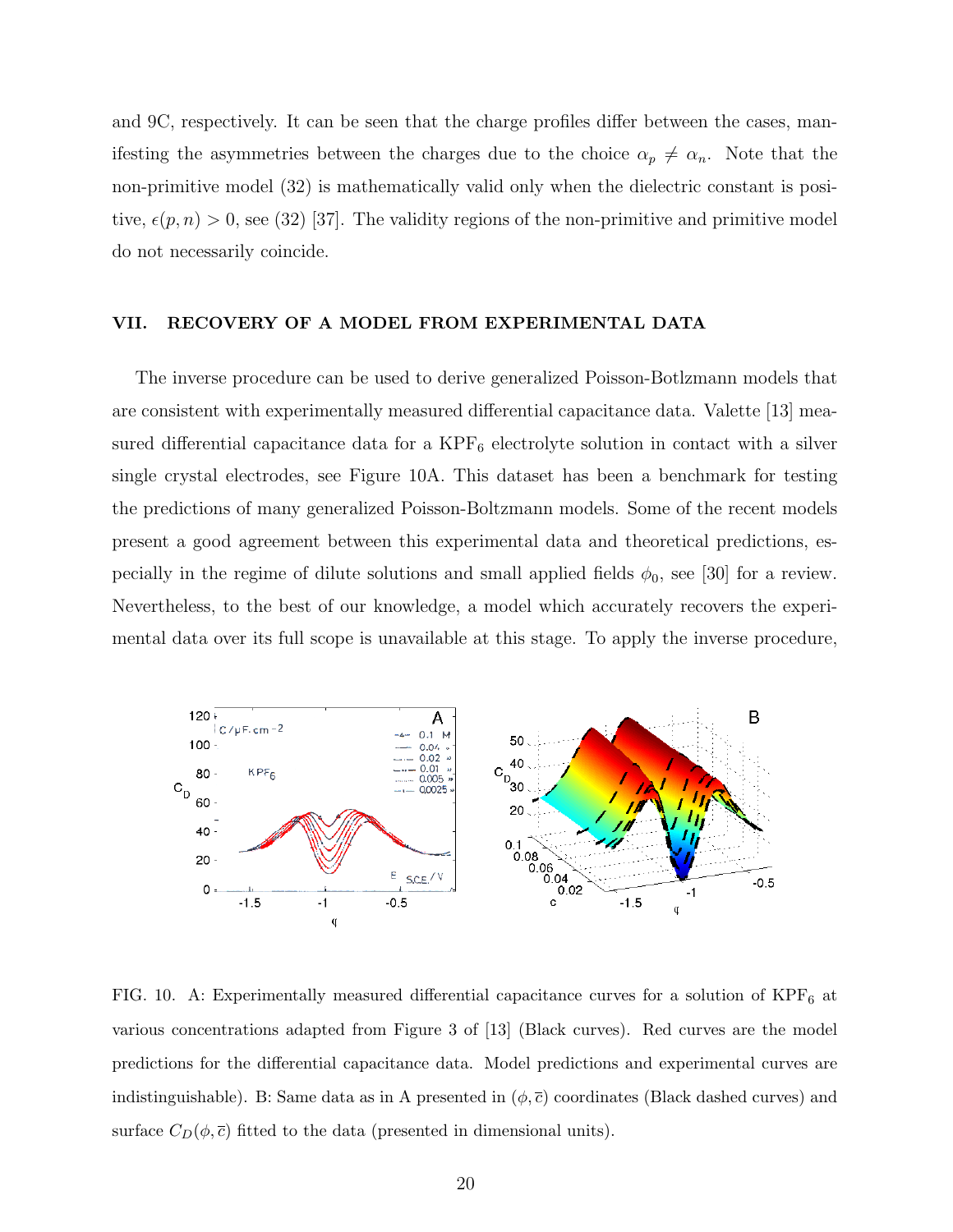we first interpolate a surface  $C_D(\phi, \bar{c})$  to fit the experimental data, see Figure 10B. Then, we may derive families of models which exactly recover the experimental differential capacitance data. To fix the discussion we choose the bulk data in the form

$$
A(\overline{c}) = \alpha \log \overline{c}, \quad B(\overline{c}) = 0.1 \log \overline{c}.
$$

and present results for two choices,  $\alpha = 1.5$ , see Figure 11A, and  $\alpha = 0.5$ , see Figure 11B.

The choice  $\alpha = 1.5$  gives rise to a free energy density function  $h(c, \rho)$  whose domain includes the region of physically admissible solutions. Similar to the Poisson-Boltzmann case with  $\alpha = 1.5$ , see Figure 4, the model predicts physically admissible (positive) charge densities for small applied voltage. However, at higher applied voltages, the charge density profiles can become negative and hence non-physical.



FIG. 11. (color online) The surface  $h(c, \rho) - h(2\overline{c}, 0)$  computed where  $\overline{c} = 0.03$ , and the trajectory  $(\rho, c(\rho, \bar{c} = 0.03))$  (solid magenta curve) for the choice of A:  $A(\bar{c}) = 1.5 \log \bar{c}$ ,  $B(\bar{c}) = 0.1 \log \bar{c}$ and B:  $A(\bar{c}) = 0.5 \log \bar{c}$ ,  $B(\bar{c}) = 0.1 \log \bar{c}$ . The subplots in A and B presents the same data viewed from above. Black dashed lines are  $c = |\rho|$ .

The choice  $\alpha = 0.5$  gives rise to a free energy density function  $h(c, \rho)$  whose characteristic domain which roughly coincides with the physical domain, see Figure 11B. This choice gives rise to physically admissible solutions [38].

# VIII. CONCLUSIONS

This study presents a procedure for systematically interpreting differential capacitance data, developing a method for recovering the entropic corrections due to non-ideality of the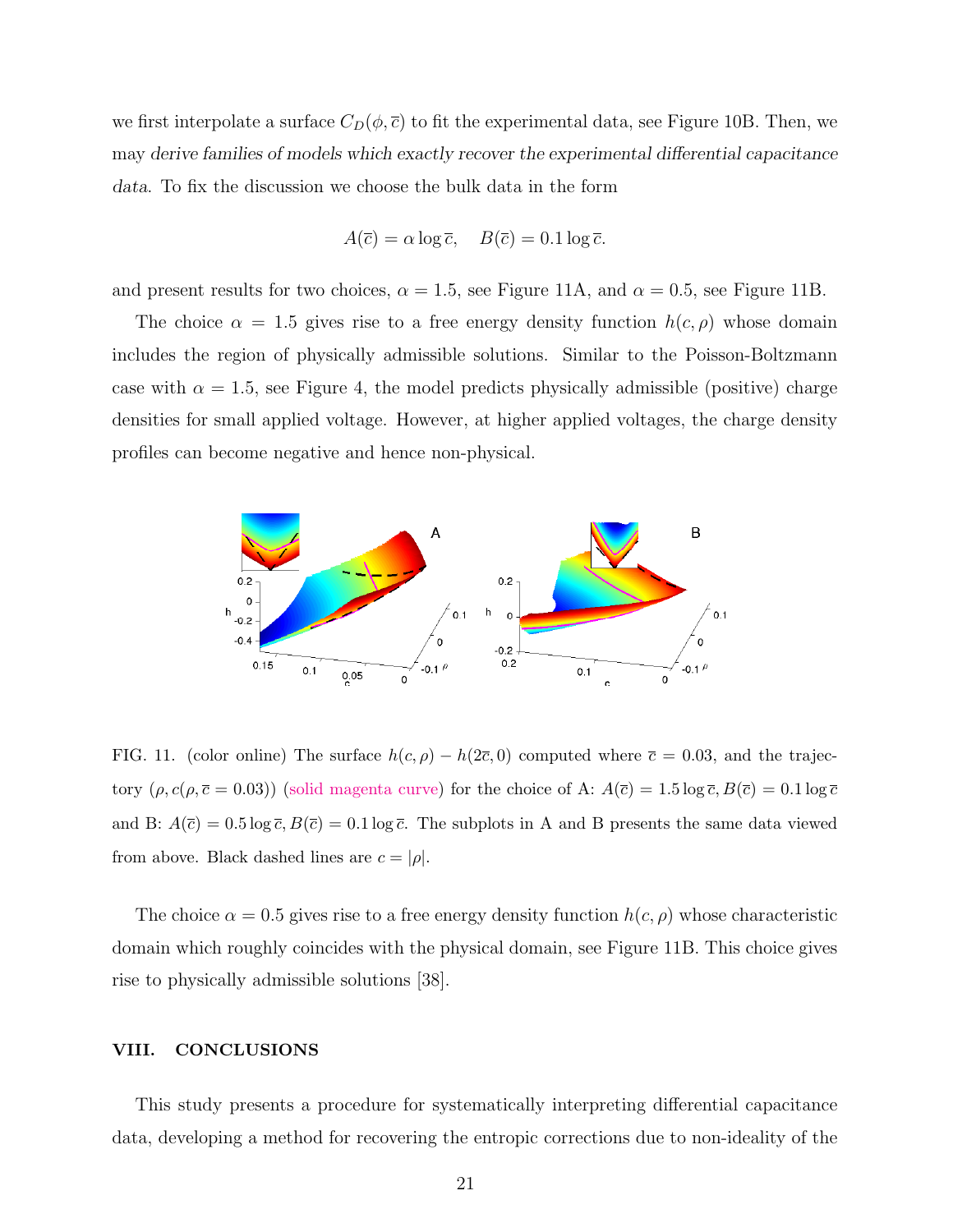solutions, and deriving generalized Poisson-Boltzmann models with prescribed differential capacitance data. The models are unique within the context of a classical uniform dielectric formulation once bulk data has been prescribed. The proposed method is demonstrated by recovering common existing models and by deriving alternative models for various sets of differential capacitance data.

The methodology presented recovers the free energy density function, i.e., the Hamiltonian of system, up to additional bulk data. The Hamiltonian provides a global description of the electrolyte behavior which is not limited to the specific, rather simple, single planarelectrode setting considered in this work. The same Hamiltonian describes electrolyte behavior in a system with more complex geometries, e.g., near a curved charged body or inside a narrow channel. In addition, it is possible to use the Hamiltonian to describe dynamics, such as arises under ionic current or time-dependent applied voltages [39].

Our study shows that differential capacitance data does not uniquely determine nonideality or finite size effects. Indeed the methology derives families of models which all yield the same differential capacitance data, but with distinct double-layer. It is not surprising that differential capacitance data itself is insufficient to characterize double layer structure: full characterization requires several measurements. Within the Poisson-Bolzmann type framework considered here, the required complementary data can be obtained from bulk properties of the electrolyte system. However, the two data parameters  $A(\bar{c})$  and  $B(\bar{c})$ corresponding to the bulk excess free energy and to single ion activities are, to the best of our knowledge, unmeasurable quantities. Ultimately, an inverse method for the combined analysis of experimentally available measurements is desired.

The restriction to generalized Poisson-Boltzmann models with a uniform dielectric constant was made for simplicity of presentation. In the literature the dielectric response of a solvent is often modelled as a function of both the ionic concentration and local electric field intensity. The extension of the inverse process to incorporate this variability is straightforward, however the combination of differential capacitance data and the bulk action coefficients will not be sufficient to determine the dielectric response of the system. Therefore, additional measurements, such as impedance data or differential capacitance data in a finite gap capacitor, will likely be necessary to distinguish between models with a non-primitive dielectric response. Similarly, while it is possible to extend the inverse process to encompass non-ideality effects that are intrinsically non-local or that depend on the concentration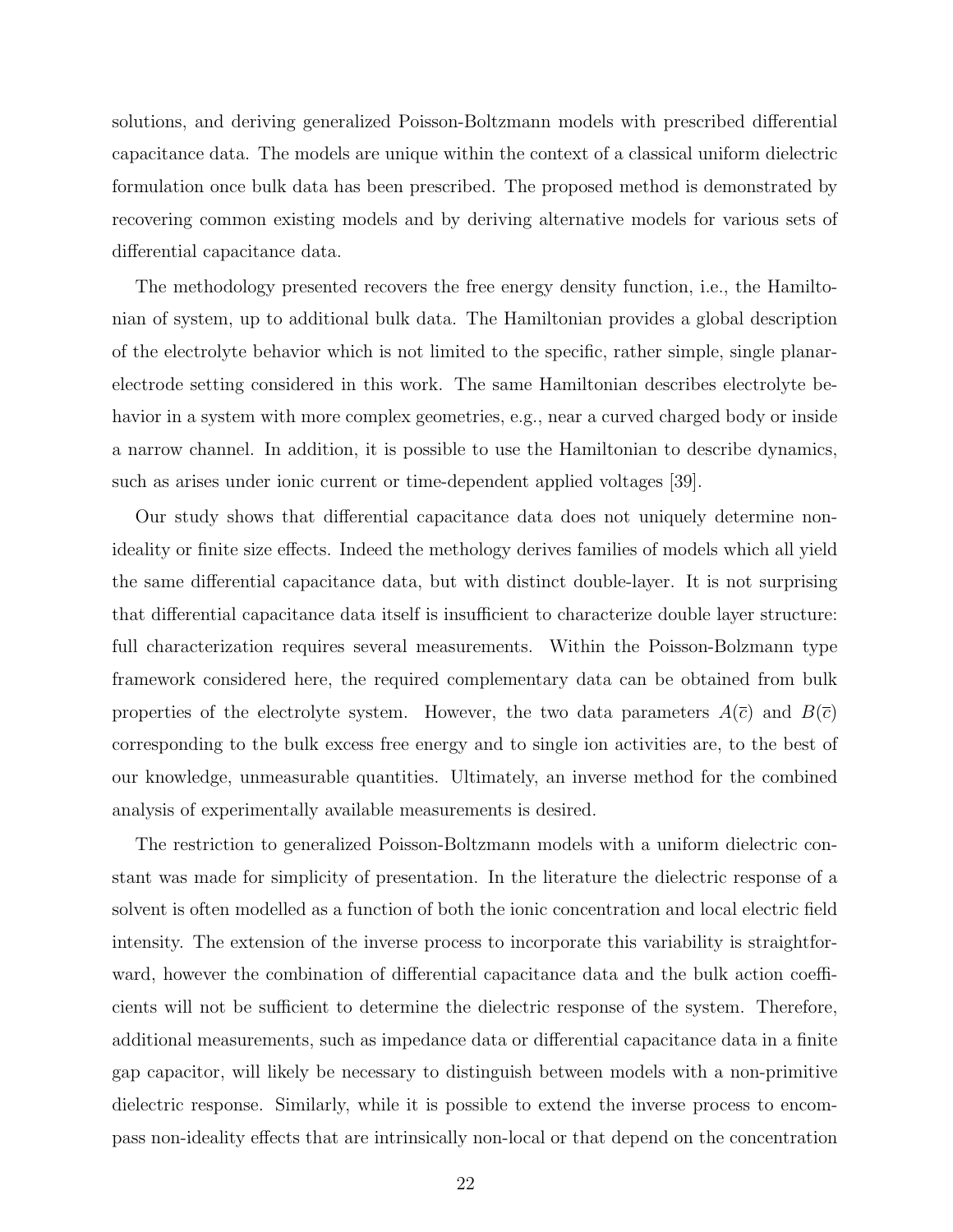gradients, additional measurements will be required to distinguish between possible models. As such, this work is a first step towards a systematic interpretation of the experimental data required to determine the free energy of an electrolyte system.

# Acknowledgment

The first author acknowledges support from the Technion VPR fund and from EU Marie-Curie CIG grant 2018620, while the second author acknowledges support from the NSF DMS grant 1109127 and 1409940.

# Appendix A: Proof of Lemma 2

By Lemma 1 in [10], equations (7b) define the function  $Q(\phi, \bar{c})$ , and by the proof of Lemma 2 in [10],  $\rho_{\phi} > 0$ . Therefore, equations (7b) also define the inverse function  $\phi(\rho, \overline{c})$ .

Furthermore, let us rewrite equations (7b) as

$$
F(p, n, \overline{c}, \phi) := h_c(c, \rho) - h_c(2\overline{c}, 0) = 0,
$$
  
\n
$$
G(p, n, \overline{c}, \phi) := h_\rho(c, \rho) - \phi - h_\rho(2\overline{c}, 0) = 0.
$$
\n(A1)

The Jacobian

$$
J := \frac{\partial(F, G)}{\partial(\phi, \overline{c})} = -\begin{bmatrix} 0 & 2h_{cc} \\ 1 & 2h_{c\rho} \end{bmatrix}
$$

satisfies det  $J = 2h_{cc} > 0$  since h is strictly convex. Therefore, by the implicit function theorem, the system (A1) defines  $\overline{c}(c, \rho)$  and  $\phi(c, \rho)$ .

# Appendix B: Admissibility of solutions implies convexity of h

We show that the admissibility conditions  $(19,22)$  imply strict convexity of the solution h. Indeed, by (14)

$$
h_{cc}(c,\rho) = A'(\overline{c})\overline{c}_c,
$$
  
\n
$$
h_{c\rho}(c,\rho) = A'(\overline{c})\overline{c}_{\rho} = [\phi_{\overline{c}} + B'(\overline{c})]\overline{c}_c,
$$
  
\n
$$
h_{\rho\rho}(c,\rho) = \phi_{\rho}(c,\rho) + \phi_{\overline{c}}\overline{c}_{\rho} + B'(\overline{c})\overline{c}_{\rho},
$$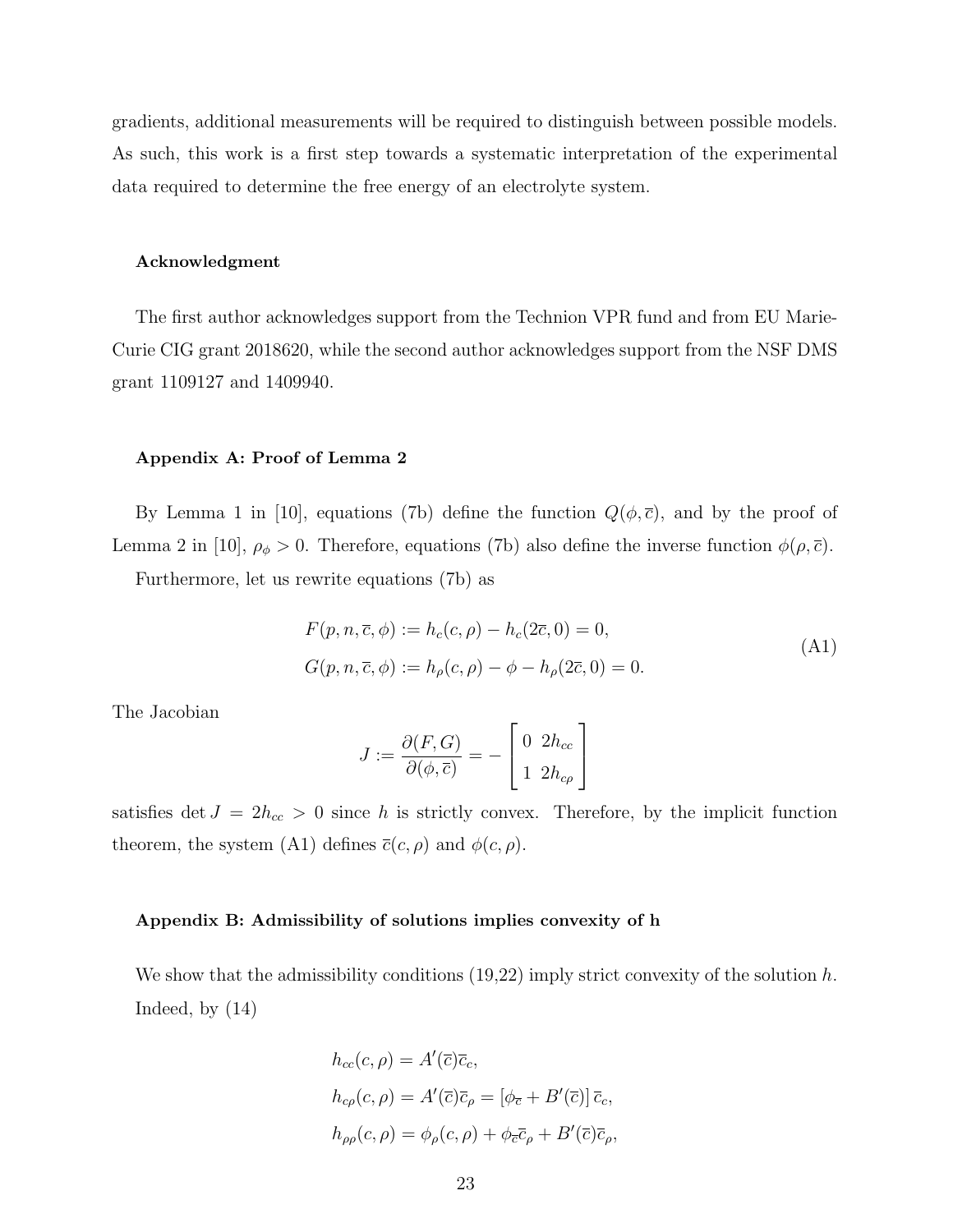Therefore,

$$
|\text{Hess}_{c,\rho}h| = h_{\rho\rho}h_{cc} - h_{c\rho}^2 = A'(\overline{c})\overline{c}_c[\phi_{\rho} + \phi_{\overline{c}}\overline{c}_{\rho} + B'(\overline{c})\overline{c}_{\rho}] - A'(\overline{c})\overline{c}_{\rho}[\phi_{\overline{c}} + B'(\overline{c})]\overline{c}_c
$$

$$
= A'(\overline{c})\overline{c}_c[\phi_{\rho} + \overline{c}_{\rho}\phi_{\overline{c}} - \overline{c}_{\rho}\overline{\phi_{\overline{c}}} + \overline{c}_{\rho}B'(\overline{c}) - \overline{c}_{\rho}B'(\overline{c})]
$$

$$
= A'(\overline{c})\overline{c}_c\phi_{\rho} > 0.
$$

The last inequality is due to the admissibility conditions  $A' > 0$  and  $\bar{c}_c > 0$ , and due to Lemma 2 which ensures that  $\phi_{\rho} > 0$ .  $\Box$ 

- [1] G.-W. Wei, Q. Zheng, Z. Chen, and K. Xia, SIAM Review 54, 699 (2012).
- [2] B. Eisenberg, Biophysical journal 104, 1849 (2013).
- [3] B. Conway, "Electrochemical supercapacitors-scientific fundamentals and technological applications (chen a, wu mq, zhang xl, gao nw trans.)," (2005).
- [4] P. Sharma and T. Bhatti, Energy Conversion and Management 51, 2901 (2010).
- [5] N.-S. Choi, Z. Chen, S. A. Freunberger, X. Ji, Y.-K. Sun, K. Amine, G. Yushin, L. F. Nazar, J. Cho, and P. G. Bruce, Angewandte Chemie International Edition 51, 9994 (2012).
- [6] The overall system is charge neutral, the surface charge on the wall balances the net charge in the adjacent electrolyte layer.
- [7] J. Lyklema, Colloids and Surfaces A 291, 3 (2006).
- [8] Our presentation is restricted to non-ideality effects in entropy for simplicity, extension to non-ideality in enthalpy is straightforward.
- [9] D. Di Caprio, Z. Borkowska, and J. Stafiej, Journal of Electroanalytical Chemistry 540, 17 (2003).
- [10] N. Gavish and K. Promislow, http://ngavish.net.technion.ac.il/files/2014/12/OnTheStructureofGenPB.pdf (2014).
- [11] Y. R. Shen, J. Opt. Soc. Am. B 28, A56 (2011).
- [12] C. C. Wang, Physical Review **178**, 1457 (1969).
- [13] G. Valette, J. Electroanal. Chem. **122**, 285297 (1981).
- [14] M. Kilic, M. Z. Bazant, and A. Ajdari, Phys. Rev. E 75, 021502 (2007).
- [15] D. Ben-Yaakov, D. Andelman, D. Harries, and R. Podgornik, J. Phys.: Condens. Matter 21, 424106 (2009).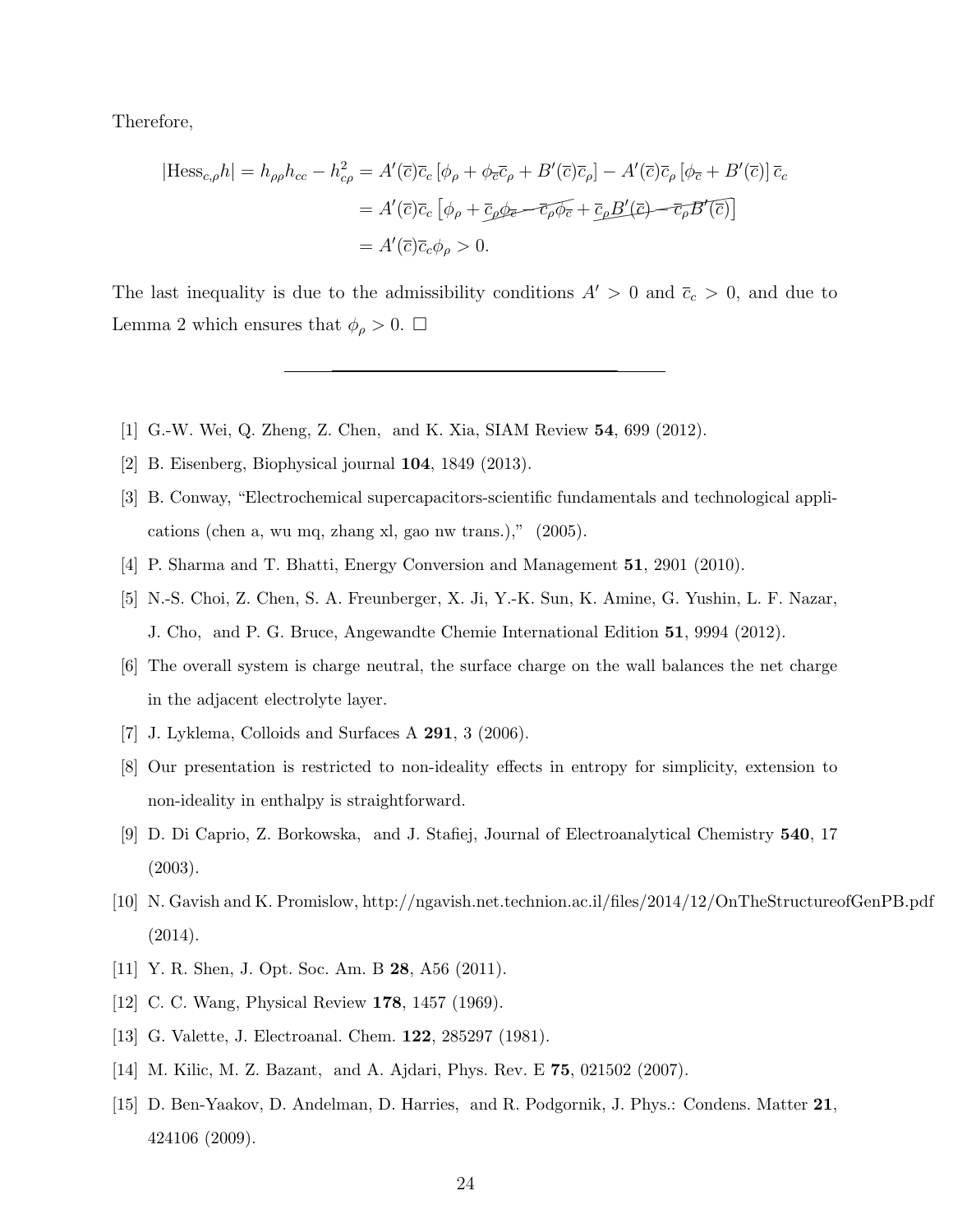- [16] J. J. López-García, J. Horno, and C. Grosse, Langmuir  $27$ , 13970 (2011).
- [17] H. O. Stern-Hamburg, S. f. Electrochemie 30, 508 (1924).
- [18] J. Bikerman, Philosophical Magazine 33, 384 (1942).
- [19] D. di Caprio, Z. Borkowska, and J. Stafiej, Journal of Electroanalytical Chemistry 572, 51 (2004).
- [20] T. Boublík, J. Chem. Phys.  $53, 471$  (1970).
- [21] G. Mansoori, N. Carnahan, K. Starling, and T. Leland Jr, The Journal of Chemical Physics 54, 1523 (1971).
- [22] T.-L. Horng, T.-C. Lin, C. Liu, and B. S. Eisenberg, J. Phys. Chem. B 116, 11422 (2012).
- [23] Y. Hyon, J. E. Fonseca, B. S. Eisenberg, and C. Liu, Discrete and Continuous Dynamical Systems Series B (DCDS-B) 17, 2725 (2012).
- [24] Y. Nakayama and D. Andelman, The Journal of chemical physics 142, 044706 (2015).
- [25] D. Ben-Yaakov, D. Andelman, R. Podgornik, and D. Harries, Current Opinion in Colloid & Interface Science 16, 542 (2011).
- [26] F. Booth, The Journal of Chemical Physics 19, 391 (1951).
- [27] M. M. Hatlo, R. van Roij, and L. Lue, EPL (Europhysics Letters) 97, 28010 (2012).
- [28] D. Ben-Yaakov, D. Andelman, and R. Podgornik, J. Chem. Phys. 134, 074705 (2011).
- [29] J. J. López-García, J. Horno, and C. Grosse, Langmuir  $27$ , 13970 (2011).
- [30] M. Z. Bazant, M. S. Kilic, B. D. Storey, and A. Ajdari, Advances in Colloid and Interface Science **152**, 48 (2009).
- [31] The singularity at  $\alpha = 2$  is removable. The case  $0 < \alpha < 1$  will be discussed in the section on charge reversal.
- [32] J. Lyklema, Advances in Colloid and Interface Science 147-148, 205 (2009).
- [33] M. Quesada Pérez, E. González Tovar, A. Martín Molina, M. Lozada Cassou, and R. Hidalgo Álvarez, ChemPhysChem  $4, 234$  (2003).
- [34] Non-monotone charge profiles also arise in the somehow related over-screening phenomena. In this case, the charge profiles exhibits non-monotonic oscillatory *decays* as a function of the distance from the wall, which differ from phenomena observed in Figure 6 where ion charge density increases near the wall rather than decays. Recent works have described over-screening using symmetric models [23, 40, 41].
- [35] Indeed, since  $\phi(Q, \rho)$  is an even function in Q and  $B' \equiv 0$ , the characteristic curves are also